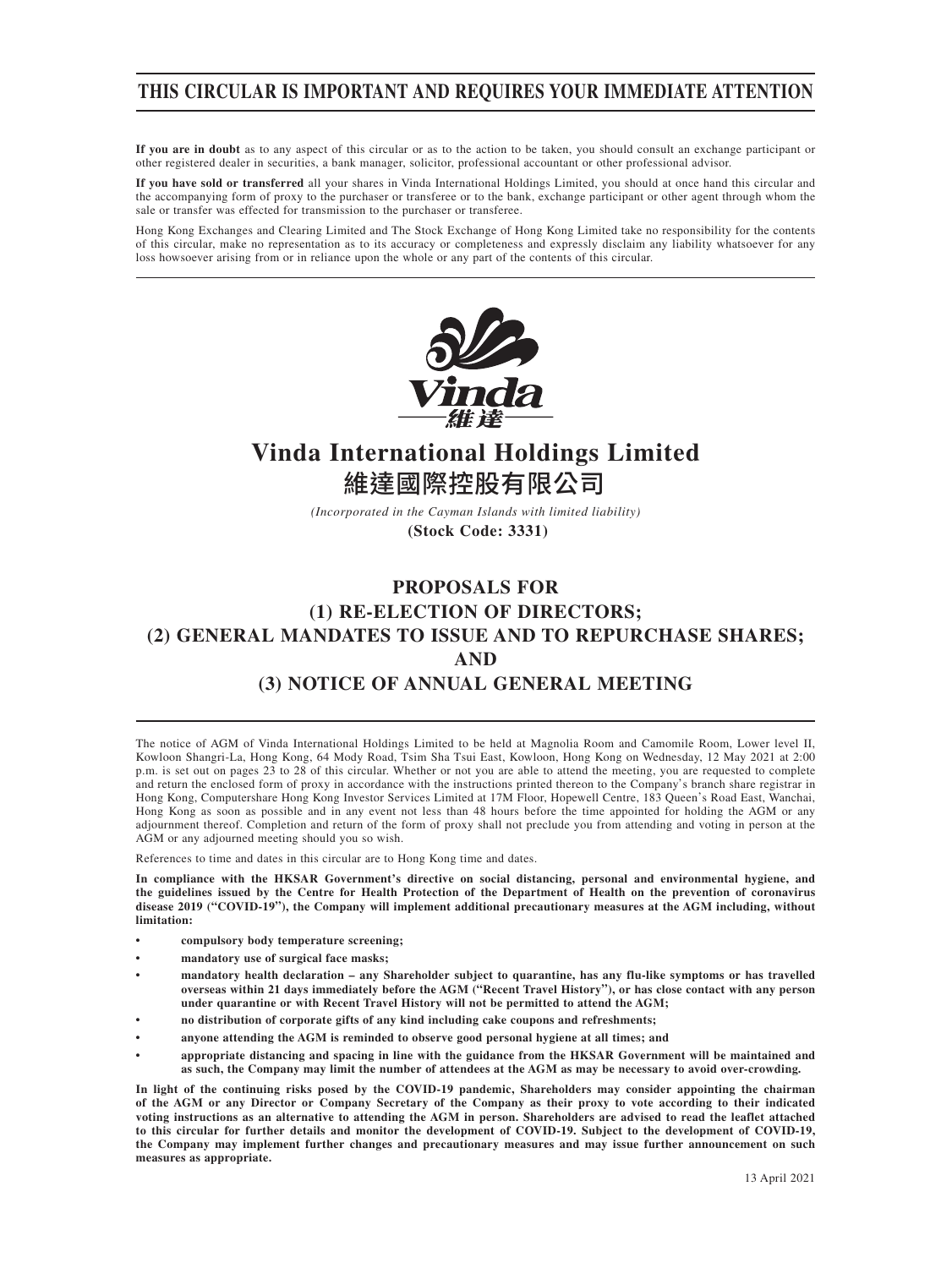# **CONTENTS**

## Page

| <b>LETTER FROM THE BOARD</b>                                                                                      |                |
|-------------------------------------------------------------------------------------------------------------------|----------------|
| $1_{-}$                                                                                                           | 3              |
| $\mathcal{D}_{\mathcal{L}}$                                                                                       | $\overline{4}$ |
| GENERAL MANDATES TO ISSUE AND TO REPURCHASE SHARES<br>$\mathcal{E}$                                               | $\tau$         |
| 4.                                                                                                                | $\tau$         |
| 5 <sub>1</sub>                                                                                                    | 8              |
| $RECOMMENDATION \ldots \ldots \ldots \ldots \ldots \ldots \ldots \ldots \ldots \ldots \ldots \ldots \ldots$<br>6. | 8              |
|                                                                                                                   | $\mathbf Q$    |
| APPENDIX II - EXPLANATORY STATEMENT OF                                                                            |                |
| THE REPURCHASE MANDATE                                                                                            | 19             |
|                                                                                                                   | 23             |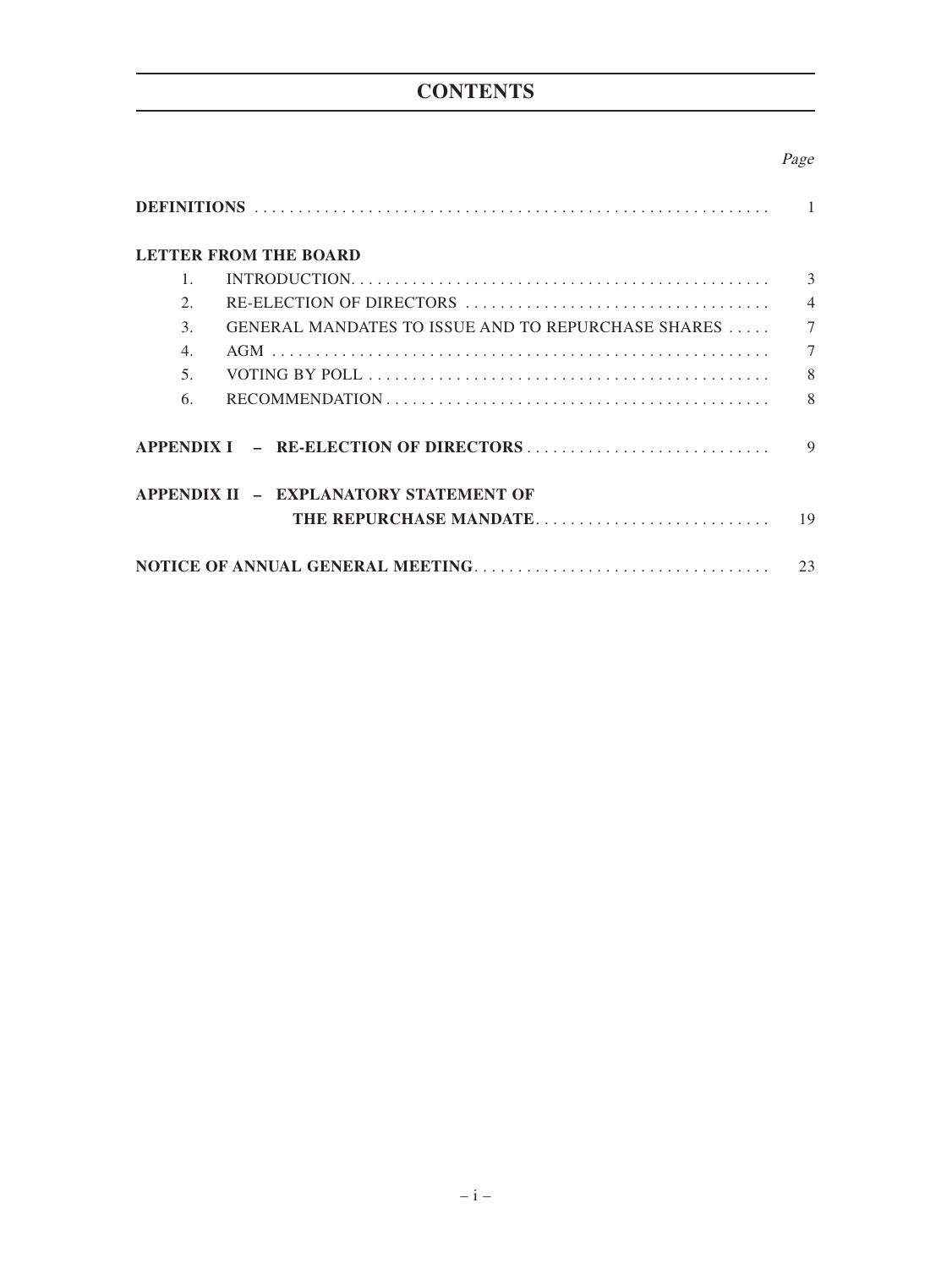## **DEFINITIONS**

In this circular, the following expressions have the following meanings unless the context otherwise requires:

| "AGM"                     | the annual general meeting of the Company to be held<br>at Magnolia Room and Camomile Room, Lower level II,<br>Kowloon Shangri-La, Hong Kong, 64 Mody Road, Tsim<br>Sha Tsui East, Kowloon, Hong Kong on Wednesday, 12<br>May 2021 at 2:00 p.m.;                                                          |
|---------------------------|-----------------------------------------------------------------------------------------------------------------------------------------------------------------------------------------------------------------------------------------------------------------------------------------------------------|
| "Article"                 | an article of the Articles of Association;                                                                                                                                                                                                                                                                |
| "Articles of Association" | the articles of association of the Company as may be<br>amended from time to time;                                                                                                                                                                                                                        |
| "Board"                   | the board of Directors;                                                                                                                                                                                                                                                                                   |
| "Companies Ordinance"     | the Companies Ordinance (Chapter 622 of the Laws of<br>Hong Kong) as amended, supplemented or otherwise<br>modified from time to time;                                                                                                                                                                    |
| "Company"                 | Vinda International Holdings Limited, a company<br>incorporated in the Cayman Islands with limited liability,<br>the Shares of which are listed on the Stock Exchange;                                                                                                                                    |
| "Director(s)"             | the director(s) of the Company;                                                                                                                                                                                                                                                                           |
| "Group"                   | the Company and its subsidiaries (within the meaning of<br>the Companies Ordinance and/or the Hong Kong Financial<br>Reporting Standards issued by the Hong Kong Institute of<br>Certified Public Accountants) for the time being;                                                                        |
| "HK\$"                    | Hong Kong dollar(s), the lawful currency of Hong Kong;                                                                                                                                                                                                                                                    |
| "Hong Kong" or "HKSAR"    | Hong Kong Special Administrative Region of the PRC;                                                                                                                                                                                                                                                       |
| "Issue Mandate"           | the general and unconditional mandate to be voted at the<br>AGM to grant to the Directors to exercise the powers of<br>the Company to allot, issue and deal with the Shares not<br>exceeding 20% of the total number of issued Shares as at<br>the date of passing the resolution approving such mandate; |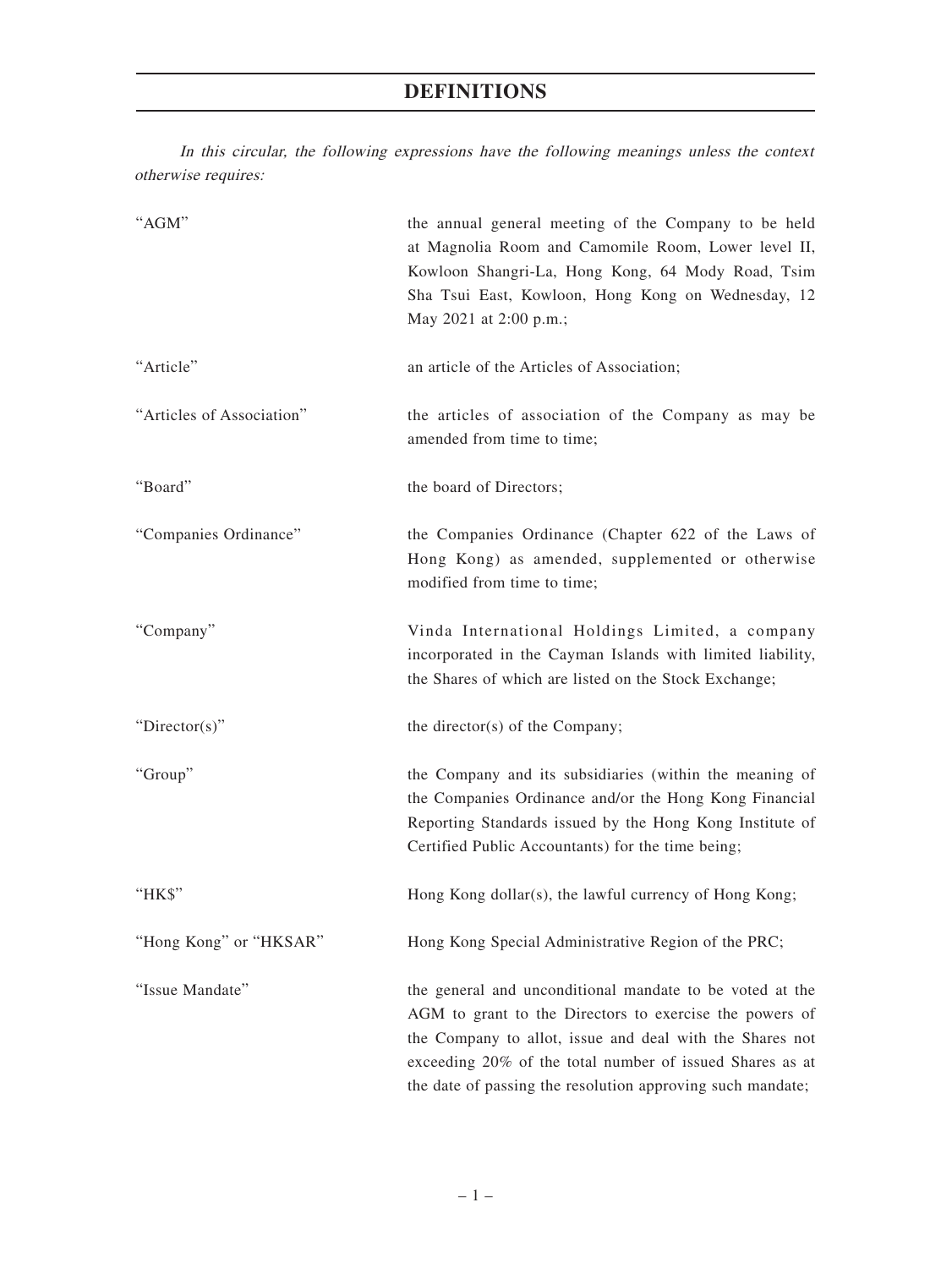## **DEFINITIONS**

| "Latest Practicable Date" | 31 March 2021, being the latest practicable date prior to the<br>printing of this circular for ascertaining certain information<br>referred to in this circular;                                                                                                                                      |
|---------------------------|-------------------------------------------------------------------------------------------------------------------------------------------------------------------------------------------------------------------------------------------------------------------------------------------------------|
| "Listing Rules"           | the Rules Governing the Listing of Securities on the<br>Stock Exchange, as amended, supplemented or otherwise<br>modified from time to time;                                                                                                                                                          |
| "Memorandum"              | the memorandum of association of the Company as may be<br>amended from time to time;                                                                                                                                                                                                                  |
| "Nomination Committee"    | the nomination committee of the Company;                                                                                                                                                                                                                                                              |
| "PRC"                     | the People's Republic of China;                                                                                                                                                                                                                                                                       |
| "Repurchase Mandate"      | the general and unconditional mandate to be voted at the<br>AGM to grant to the Directors authorising the repurchases<br>by the Company on the Stock Exchange of Shares not<br>exceeding 10% of the total number of issued Shares as at<br>the date of passing the resolution approving such mandate; |
| "SFO"                     | the Securities and Futures Ordinance (Chapter 571 of<br>the Laws of Hong Kong) as amended, supplemented or<br>otherwise modified from time to time;                                                                                                                                                   |
| "Share $(s)$ "            | fully paid shares of HK\$0.10 each or such other nominal<br>amount prevailing from time to time in the capital of the<br>Company;                                                                                                                                                                     |
| "Shareholder(s)"          | holder(s) of the Shares;                                                                                                                                                                                                                                                                              |
| "Stock Exchange"          | The Stock Exchange of Hong Kong Limited;                                                                                                                                                                                                                                                              |
| "Takeovers Code"          | The Codes on Takeovers and Mergers and Share Buy-backs<br>as amended, supplemented or otherwise modified from time<br>to time; and                                                                                                                                                                    |
| $``\%"$                   | per cent.                                                                                                                                                                                                                                                                                             |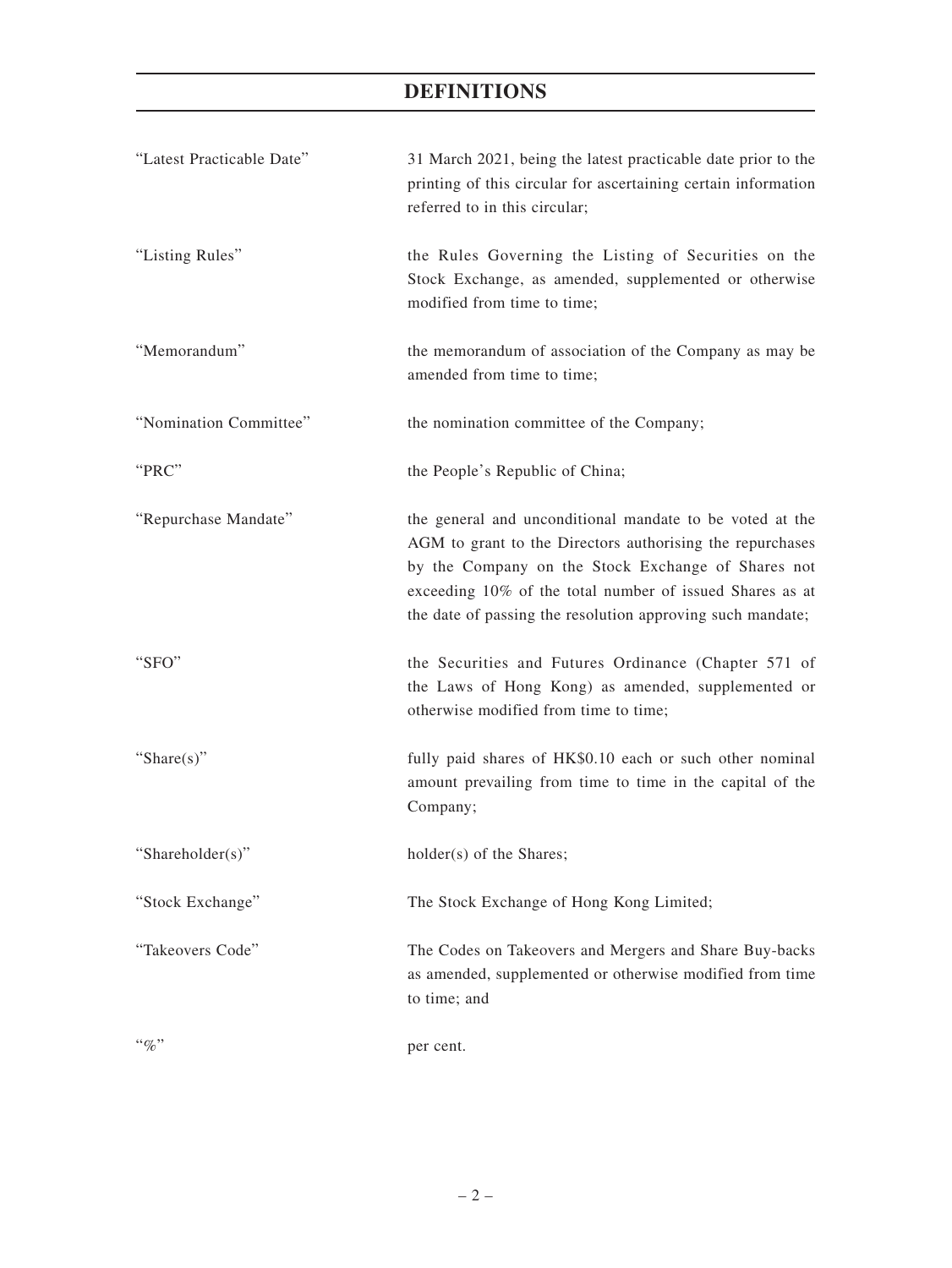

# **Vinda International Holdings Limited** 維達國際控股有限公司

*(Incorporated in the Cayman Islands with limited liability)* **(Stock Code: 3331)**

Executive Directors: Mr. LI Chao Wang (Chairman) Ms. YU Yi Fang (Vice Chairman) Ms. LI Jielin (Chief Executive Officer) Mr. DONG Yi Ping (Chief Technology Officer)

Non-Executive Directors: Mr. Jan Christer JOHANSSON (Vice Chairman) Mr. Carl Magnus GROTH Mr. Carl Fredrik Stenson RYSTEDT Mr. Johann Christoph MICHALSKI

Independent Non-Executive Directors: Ms. LEE Hsiao-yun Ann Mr. TSUI King Fai Mr. WONG Kwai Huen, Albert Mr. LAW Hong Ping, Lawrence

Alternate Directors: Mr. Gert Mikael SCHMIDT (alternate to Mr. JOHANSSON and Mr. GROTH) Mr. Dominique Michel Jean DESCHAMPS (alternate to Mr. RYSTEDT)

Registered Office: Cricket Square Hutchins Drive P.O. Box 2681 Grand Cayman KY1-1111 Cayman Islands

Principal Place of Business in Hong Kong: Penthouse East Ocean Centre 98 Granville Road Tsim Sha Tsui East Kowloon, Hong Kong

13 April 2021

To the Shareholders

Dear Sir/Madam,

### **PROPOSALS FOR (1) RE-ELECTION OF DIRECTORS; (2) GENERAL MANDATES TO ISSUE AND TO REPURCHASE SHARES; AND (3) NOTICE OF ANNUAL GENERAL MEETING**

### **1. INTRODUCTION**

The purpose of this circular is to provide you with requisite information regarding resolutions to be proposed at the AGM. The proposed resolutions include, among others, (i) reelection of Directors; and (ii) the grant of general mandates to issue and to repurchase Shares.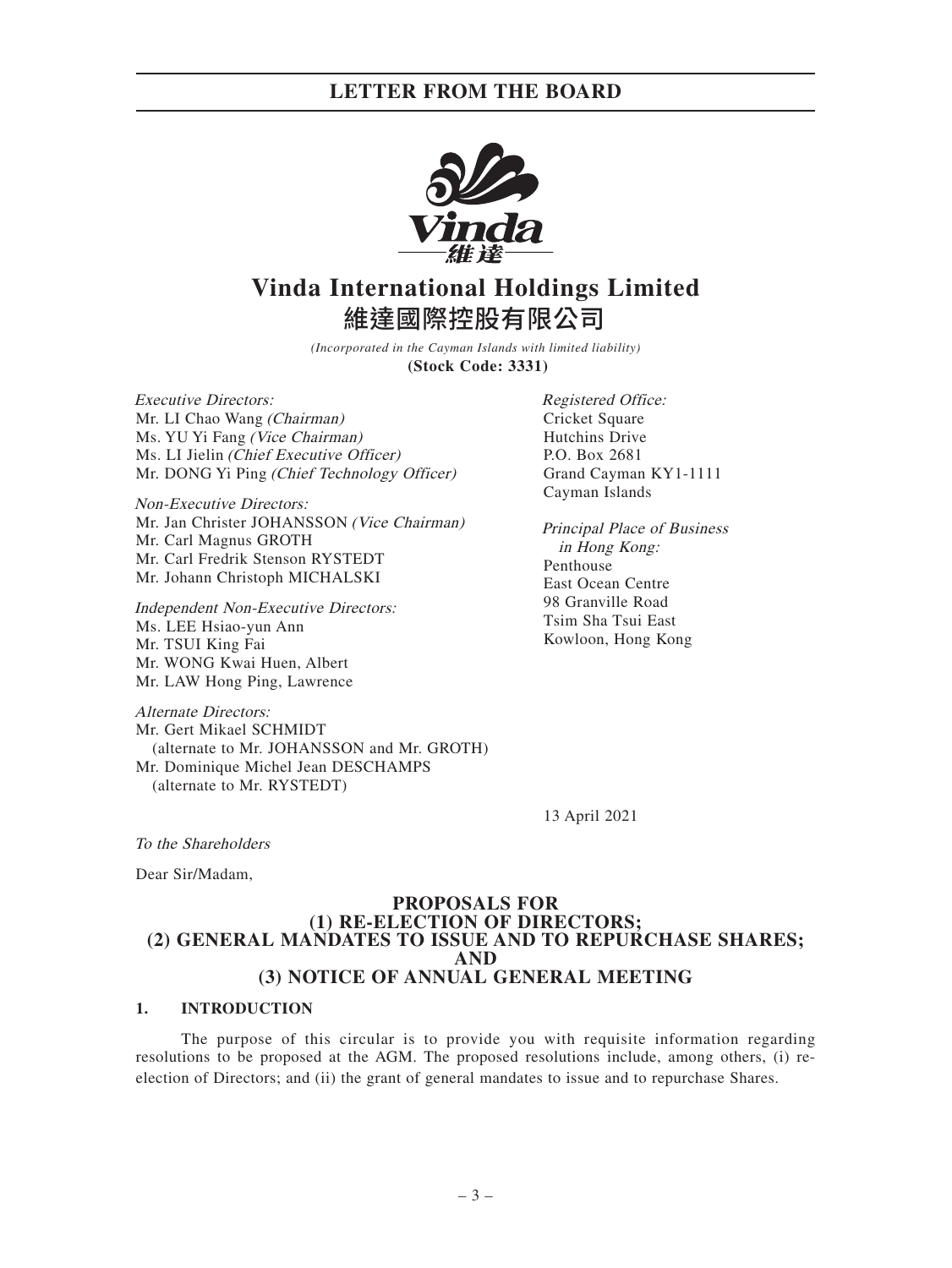### **2. RE-ELECTION OF DIRECTORS**

The Board currently comprises twelve Directors, of which four are Executive Directors, namely Mr. LI Chao Wang, Ms. YU Yi Fang, Ms. LI Jielin and Mr. DONG Yi Ping; four are Non-Executive Directors, namely Mr. Jan Christer JOHANSSON, Mr. Carl Magnus GROTH, Mr. Carl Fredrik Stenson RYSTEDT and Mr. Johann Christoph MICHALSKI; and four are Independent Non-Executive Directors, namely Ms. LEE Hsiao-yun Ann, Mr. TSUI King Fai, Mr. WONG Kwai Huen, Albert and Mr. LAW Hong Ping, Lawrence.

In accordance with Article 86(3) of the Articles of Association, any Director appointed by the Board to fill a casual vacancy of the Board or as an addition to the existing Board shall hold office until the next following general meeting of the Company and shall then be eligible for reelection at that meeting. Mr. Johann Christoph MICHALSKI who was appointed by the Board as a Non-Executive Director with effect from 1 October 2020, will retire at the AGM and, being eligible, offer himself for re-election at the AGM. For the details of the appointment of Mr. Johann Christoph MICHALSKI as a Non-Executive Director, please refer to the announcements of the Company dated 16 July 2020 and 30 September 2020. Mr. LAW Hong Ping, Lawrence who was appointed by the Board as an Independent Non-Executive Director with effect from 1 November 2020, will retire at the AGM and, being eligible, offer himself for re-election at the AGM. For the details of the appointment of Mr. LAW Hong Ping, Lawrence as an Independent Non-Executive Director, please refer to the announcement of the Company dated 28 October 2020.

In accordance with Article 87(1) of the Articles of Association, at each annual general meeting of the Company, one-third of the Directors for the time being (save and except those Directors in respect of whom the provision of Article 86(3) of the Articles of Association applies) or, if their number is not three or a multiple of three, then the number nearest but not less than onethird, shall retire from office by rotation. The Directors to retire in every year shall be those who have been longest in office since their last re-election but as between persons who became Directors on the same day, those to retire shall (unless otherwise agree between themselves) be determined by lot. Accordingly, Mr. LI Chao Wang, Ms. LI Jielin, Mr. Jan Christer JOHANSSON and Ms. LEE Hsiao-yun Ann will retire by rotation and, being eligible, offer themselves for re-election at the AGM.

The biographical and other details of the Directors proposed to be re-elected at the AGM are set out in Appendix I to this circular.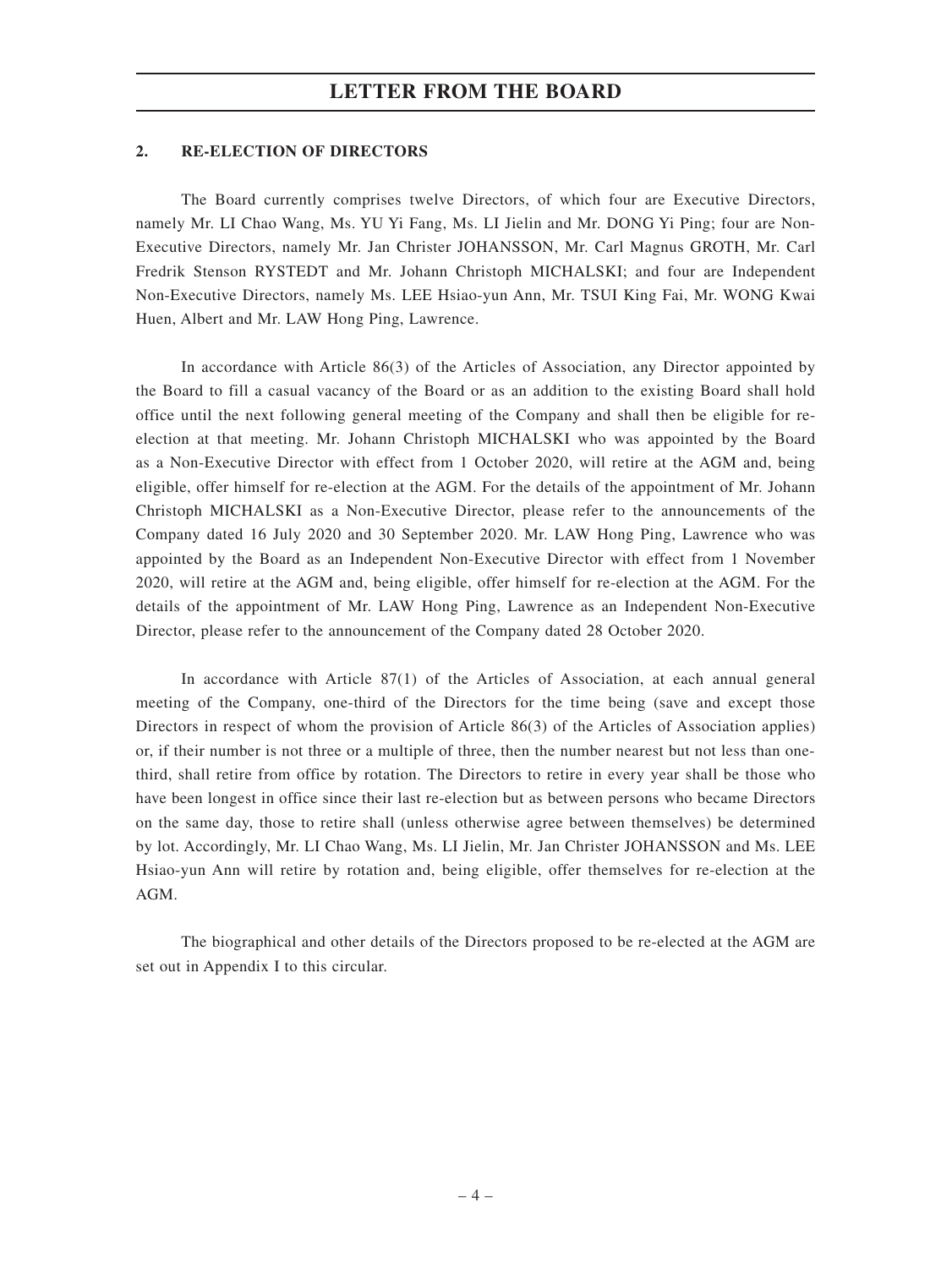## **Recommendation of the Nomination Committee and the Board with respect to the Independent Non-executive Directors subject to re-election at the AGM**

Based on the nomination policy of the Company, when evaluating and selecting candidates for directorships, the members of the Nomination Committee and the Board shall consider to the following criteria:

- a) character and integrity;
- b) qualifications including professional qualifications, skills, knowledge and experience that are relevant to the Company's business and corporate strategies;
- c) the board diversity policy of the Company and any measurable objectives adopted by the Nomination Committee for achieving diversity on the Board;
- d) willingness to devote adequate time to discharge duties as a Board member and other directorships and significant commitments;
- e) in case of Independent Non-Executive Directors, whether the candidates would be considered independent in accordance with the Listing Rules;
- f) in case of re-election, the overall contribution and service to the Company of the Director to be re-elected and the level of participation and performance on the Board; and
- g) such other perspectives appropriate to the Company's business.

After assessing the candidates based on the Company's nomination policy, the Nomination Committee and the Board believe the re-election of Mr. LAW and Ms. LEE as Independent Non-executive Directors would be good to the Company's development.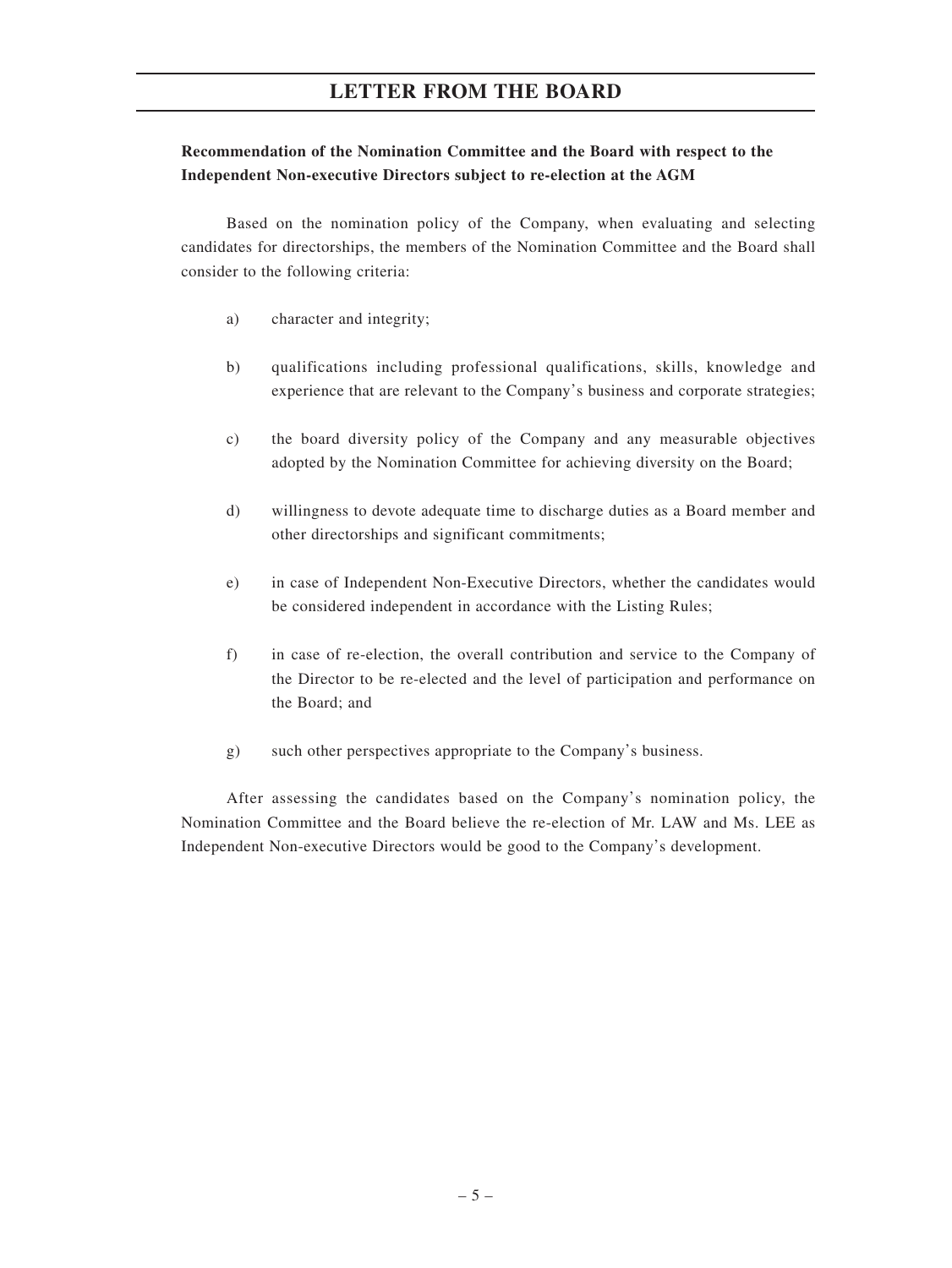The Nomination Committee and the Board are also of the view that the continuation of Mr. LAW and Ms. LEE serving as Independent Non-executive Directors enables the maintenance of board diversity of the Company by continuing to contribute their own perspectives, skills, expertise and experience, as further described in their biographies in Appendix I to this circular. In particular, Mr. LAW has extensive experience in the banking and finance industry while Ms. LEE has expertise and extensive experience in the asset management industry. While Mr. LAW was recently appointed in November 2020, he has spent sufficient time in understanding the Group's business and operations through participating in Board meetings and meetings with the Chairman and senior management of the Company as well as visiting the production facility of the Group. As to Ms. LEE, she has been serving the Board since March 2018 with good understanding of the Group's diversified operations across the regions. During her tenure of service to the Board, she had devoted sufficient time in fulfilling her role in the Company and gave independent opinions and views to the Board from time to time. Further, the continue contribution of Ms. LEE to the Board also enables the maintenance of board diversity of the Company from the aspect of gender.

Mr. LAW and Ms. LEE have confirmed their independence pursuant to Rule 3.13 of the Listing Rules. The Nomination Committee and the Board have also assessed and reviewed the confirmation of independence of Mr. LAW and Ms. LEE based on the criteria set out in Rule 3.13 of the Listing Rules, and are satisfied that they remain independent.

The Nomination Committee and the Board also further considered and are of the view that Mr. LAW and Ms. LEE are able to devote sufficient time and attention to perform the duties as Independent Non-executive Directors in view of their prior participation and performance at Board meetings during their tenure.

As such, the Nomination Committee proposed the re-election of Mr. LAW and Ms. LEE as Independent Non-executive Directors to the Board, and based on such recommendation, the Board believes the re-election of Mr. LAW and Ms. LEE as Independent Non-executive Directors is in the best interests of the Company and its Shareholders as a whole and therefore recommend that they should be re-elected at the AGM.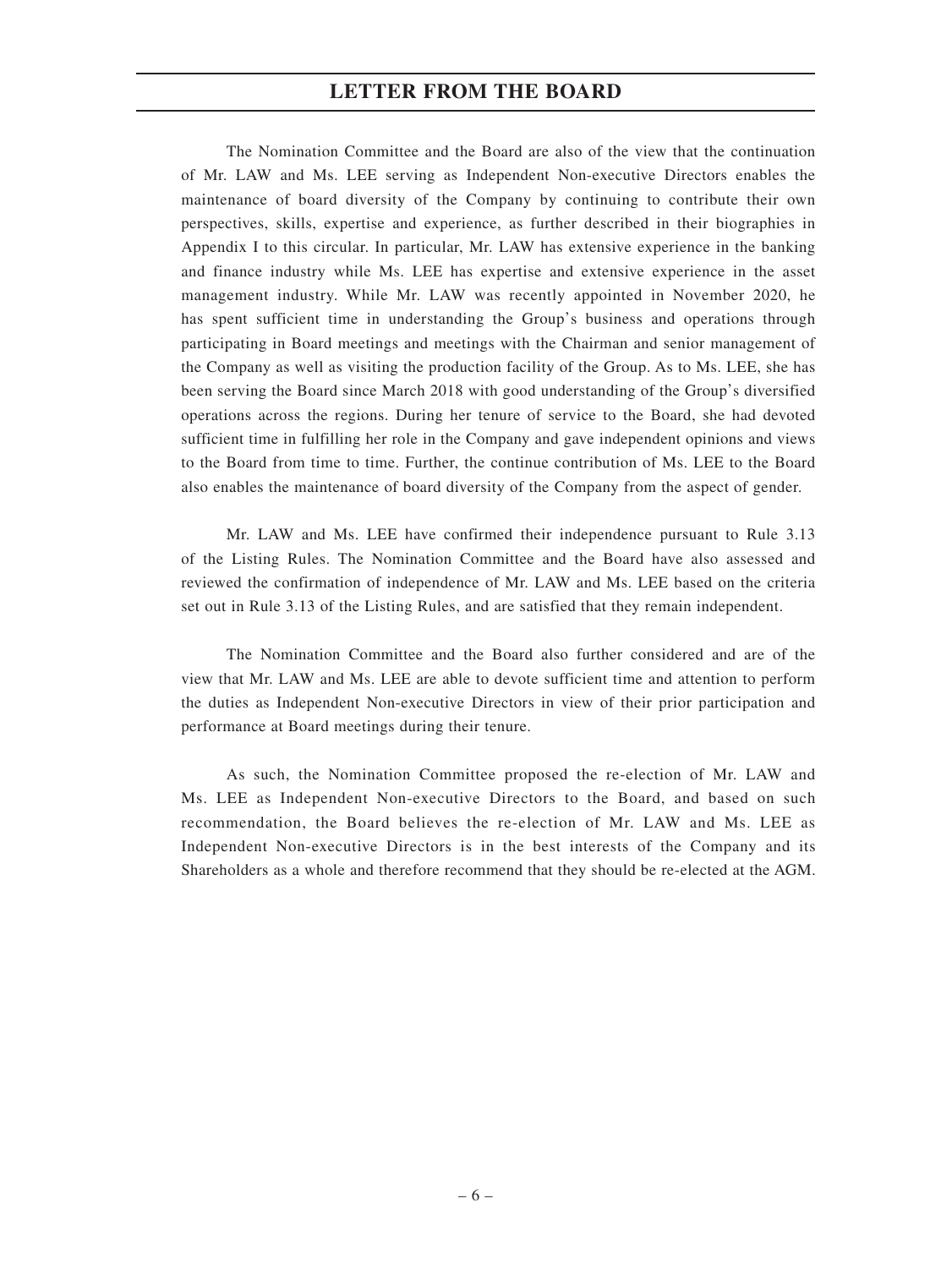### **3. GENERAL MANDATES TO ISSUE AND TO REPURCHASE SHARES**

It will be proposed at the AGM to grant to the Directors (i) a general mandate to allot, issue and deal with Shares up to a limit equal to 20% of the total number of issued Shares as at the date of passing the relevant resolution and adding to such general mandate so granted to the Directors any Shares representing the number of Shares repurchased by the Company under the Repurchase Mandate; and (ii) a Repurchase Mandate to repurchase Shares not exceeding 10% of the total number of issued Shares as at the date of passing the relevant resolution.

As at the Latest Practicable Date, a total of 1,200,029,373 Shares were in issue. Subject to the passing of the proposed resolution granting the Issue Mandate to the Directors and on the basis that no Shares will be issued and/or repurchased by the Company prior to the AGM, the Company would be allowed under the Issue Mandate to issue a maximum of 240,005,874 Shares representing 20% of the total number of issued Shares as at the date of the AGM.

The Issue Mandate and the Repurchase Mandate would expire at the earliest of: (a) the conclusion of the next annual general meeting of the Company; or (b) the expiration of the period within which the next annual general meeting of the Company is required by the Articles of Association or by any applicable laws to be held; or (c) the passing of ordinary resolution(s) by Shareholders in general meeting revoking or varying the authority given to the Directors.

An explanatory statement, as required by the Listing Rules to be given to Shareholders in connection with the Repurchase Mandate, is set out in Appendix II to this circular.

### **4. AGM**

A notice convening the AGM to be held on Wednesday, 12 May 2021 is set out on pages 23 to 28 of this circular. A form of proxy for use at the AGM is also enclosed with this circular. You are requested to complete the form of proxy and return it to the Company's branch share registrar, Computershare Hong Kong Investor Services Limited, in accordance with the instructions printed thereon not less than 48 hours before the time appointed for holding the AGM or any adjournment thereof, whether or not you intend to be present at the AGM. Completion and return of the form of proxy will not prevent you from attending and voting in person at the AGM or any adjournment thereof should you so wish.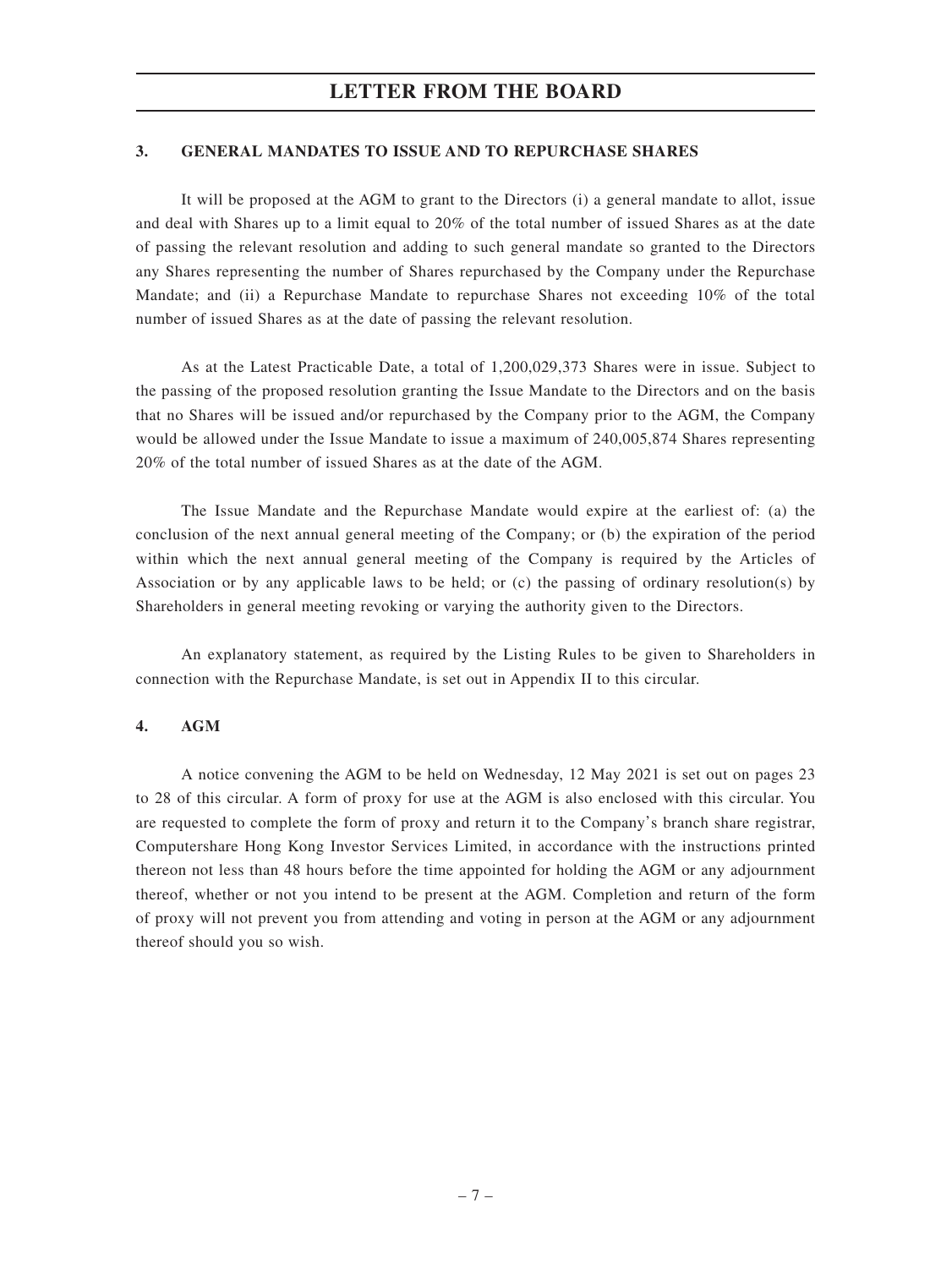### **5. VOTING BY POLL**

Pursuant to Rule 13.39(4) of the Listing Rules, any vote of shareholders at a general meeting must be taken by poll except where the chairman, in good faith, decides to allow a resolution which relates purely to a procedural or administrative matter to be voted on by a show of hands. The resolutions to be proposed at the AGM do not relate purely to a procedural or administrative matter. Therefore, all the resolutions put to the vote at the AGM will be taken by way of poll. The chairman of the AGM will explain the detailed procedures for conducting a poll at the commencement of the AGM.

After the conclusion of the AGM, the poll results will be published on the website of the Stock Exchange and the website of the Company.

### **6. RECOMMENDATION**

The Board is of the opinion that the re-election of Directors and the granting of the Issue Mandate and the Repurchase Mandate to Directors are in the best interests of the Company and the Shareholders as a whole. Accordingly, the Directors recommend the Shareholders to vote in favour of all the relevant resolutions to be proposed at the AGM.

> Yours faithfully, **By Order of the Board LI Chao Wang** Chairman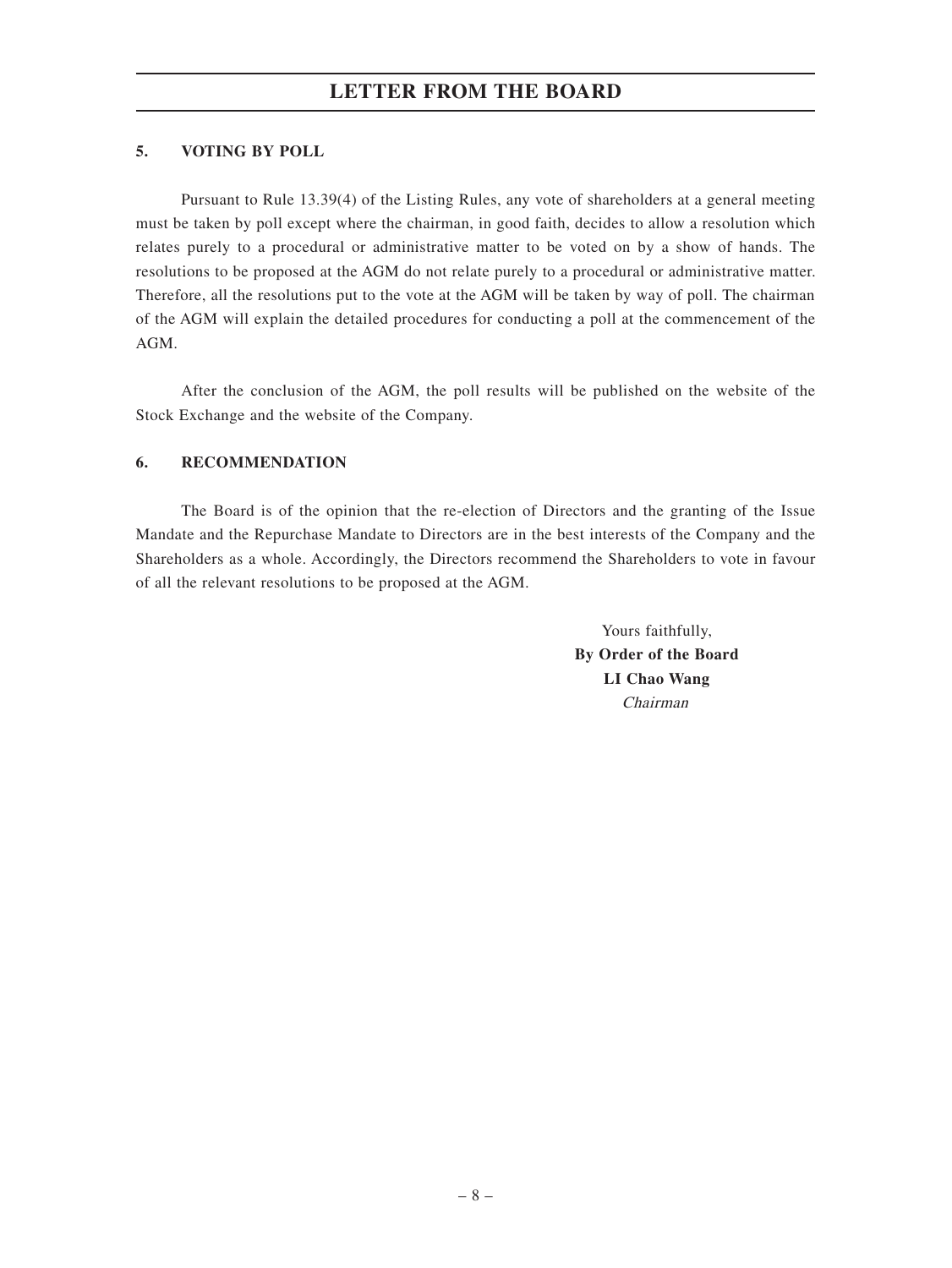The biographical and other details of the Directors proposed to be re-elected at the AGM are set out as follows:

**Mr. Johann Christoph MICHALSKI**, aged 55, was appointed as a Non-Executive Director with effect from 1 October 2020. Mr. MICHALSKI was appointed as a Non-Executive Director in 2008 and was subsequently appointed as Executive Director and Chief Executive Officer of the Company between 1 October 2015 and 30 September 2020. Since 1 November 2020, Mr. MICHALSKI has been the President and CEO of BillerudKorsnäs, a company listed on Nasdaq Stockholm. He has over 20 years of experience in leadership roles in business development and strategy, consumer marketing and product innovation in the consumer goods industry. Mr. MICHALSKI had been the President of Svenska Cellulosa Aktiebolaget ("**SCA**") Global Hygiene Category overseeing the global marketing and research and development and the President of SCA's Asia Pacific business unit based in Shanghai, China. Prior to joining SCA, he had held a number of senior management positions in a New Zealand dairy group, Fonterra, as well as a global FMCG company, Unilever. Mr. MICHALSKI has a master's degree in Economics from Kiel University, Germany. From January 2020 to November 2020, Mr. MICHALSKI was nominated as Honorary Representative of the Free and Hanseatic City of Hamburg for Pearl River Delta/South China under the HamburgAmbassador programme.

Mr. MICHALSKI is a member of the remuneration committee and the strategic development committee of the Company.

The Company and Mr. MICHALSKI entered into a letter of appointment in respect of the appointment of Mr. MICHALSKI as a Non-Executive Director for a term of three years commencing on 1 October 2020. He will be subject to retirement by rotation and re-election at the annual general meeting of the Company in accordance with the Articles of Association and the Listing Rules. Mr. MICHALSKI's existing remuneration is HK\$1,890,000 per annum, which is determined with reference to his duties and responsibilities in the Company and the prevailing market situation. Mr. MICHALSKI will not be entitled to any bonus payment in his capacity as a Non-Executive Director. Mr. MICHALSKI has received a bonus payment of HK\$3,810,268 from the Company for the financial year ended 31 December 2020 for his performance as Executive Director from 1 January 2020 to 30 September 2020.

Save as disclosed above and as at the Latest Practicable Date, Mr. MICHALSKI has not held directorship in other listed company during the past three years. He does not have other relationships with any Directors, senior management, or other substantial or controlling Shareholder(s) of the Company for the purpose of the Listing Rules. He does not hold any other position in the Group and has not held any other major appointments and professional qualifications.

As at the Latest Practicable Date, the interests of Mr. MICHALSKI in the shares, underlying shares and debentures of the Company or any of its associated corporations (within the meaning of Part XV of the SFO) are set out below: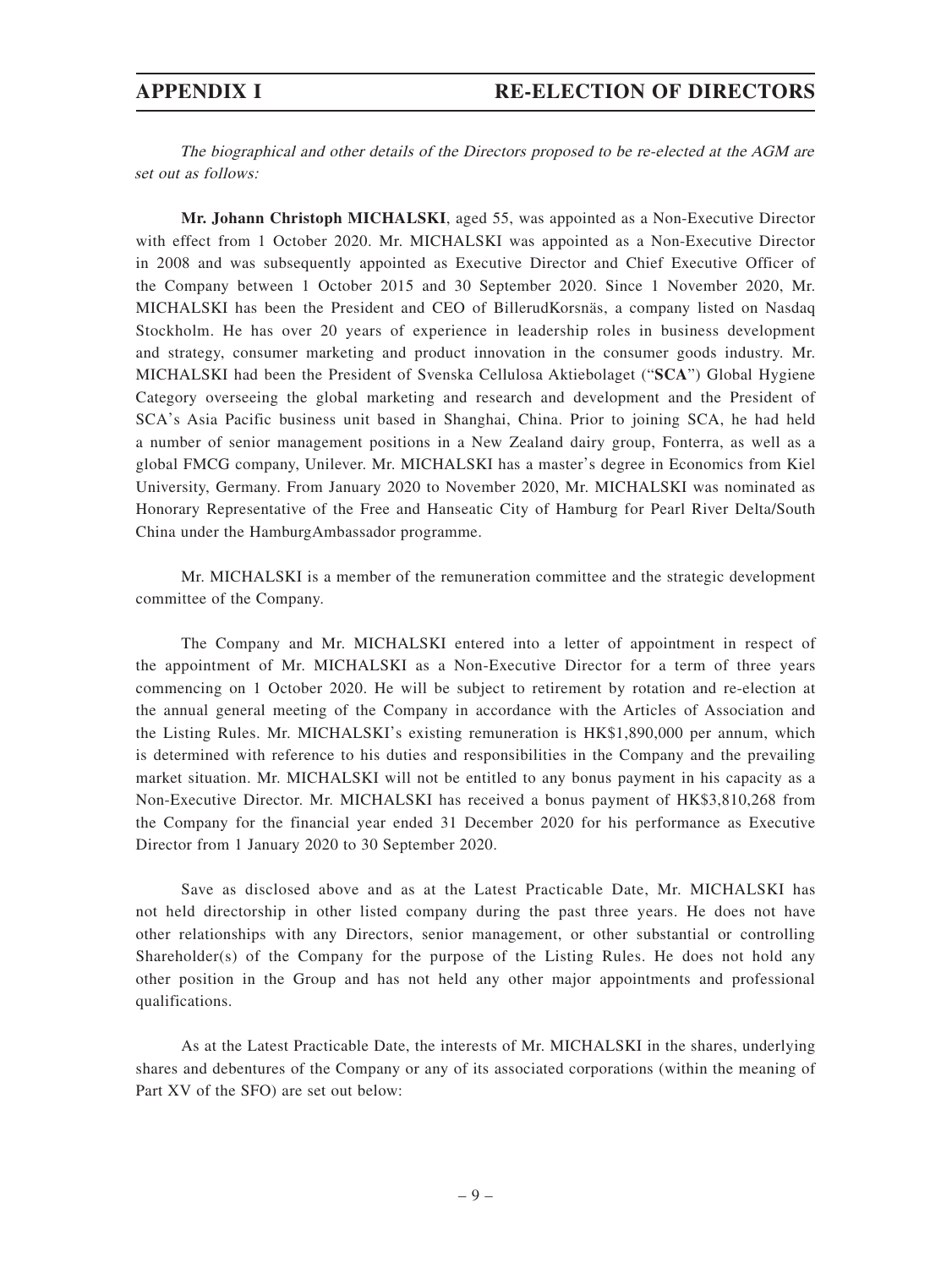|               | Number of Shares and underlying<br>shares held under equity derivatives |                               |              |                    |
|---------------|-------------------------------------------------------------------------|-------------------------------|--------------|--------------------|
|               | <b>Personal</b>                                                         | Corporate<br><i>interests</i> |              | Approximate        |
|               | interests                                                               | (interests of                 |              | percentage $(\% )$ |
|               | (held as                                                                | controlled                    | <b>Total</b> | of interests       |
|               | beneficial owner)                                                       | corporations)                 | interest     | (Note)             |
| <b>Shares</b> | 242,000                                                                 |                               | 242,000      | 0.02               |

Long positions in the shares, underlying shares and debentures of the Company:

Note: Actual percentages may not equal to the stated figures due to rounding.

Long positions in shares, underlying shares and debentures of associated corporations of the Company:

|                           |                | Number of Shares and underlying<br>shares held under equity derivatives |                  |              |                    |
|---------------------------|----------------|-------------------------------------------------------------------------|------------------|--------------|--------------------|
|                           |                | Personal                                                                | Corporate        |              |                    |
|                           | Class of       | interests                                                               | <i>interests</i> |              | Approximate        |
|                           | shares in      | (held as                                                                | (interests of    |              | percentage $(\% )$ |
|                           | associated     | beneficial                                                              | controlled       | <b>Total</b> | of interests       |
| Associated corporation    | corporation    | owner)                                                                  | corporations)    | interest     | (Note)             |
| Essity Aktieboloag (publ) | Class B shares | 5,276                                                                   |                  | 5.276        | 0.0008             |

Notes: 1. Actual percentages may not equal to the stated figures due to rounding.

2. As at the Latest Practicable Date, the total number of registered shares in the share capital of Essity Aktiebolag (publ) was 702,342,489, of which 61,734,472 are Class A shares and 640,608,017 are Class B shares.

There is no other matters relating to re-election of Mr. MICHALSKI that need to be brought to the attention of the Shareholders and there is no other information that are required to be disclosed pursuant to Rules 13.51(2)(h) to 13.51(2)(v) of the Listing Rules.

### – 10 –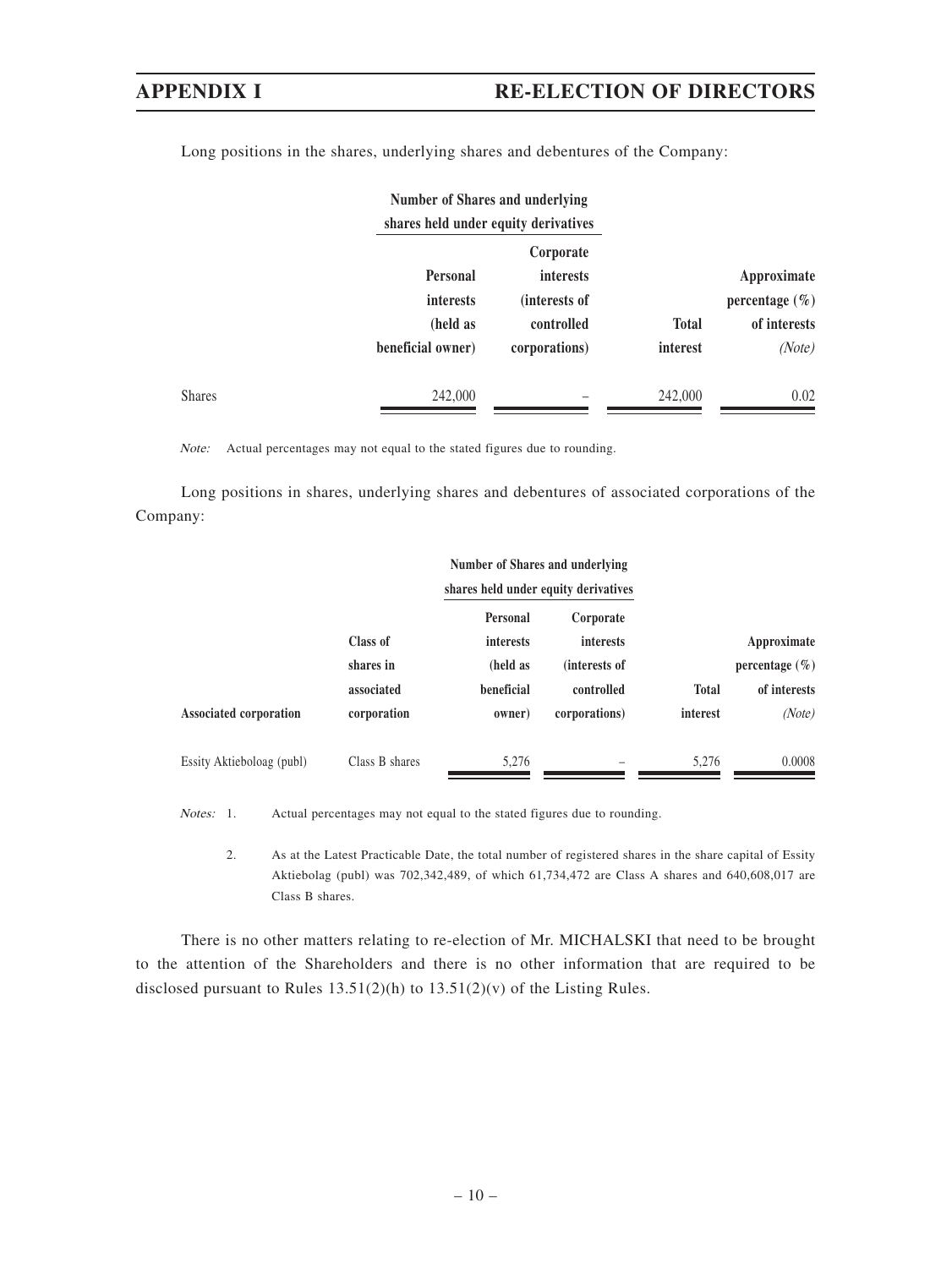## **APPENDIX I RE-ELECTION OF DIRECTORS**

**Mr. LAW Hong Ping, Lawrence**(羅康平), aged 66, was appointed as Independent Nonexecutive Director with effect from 1 November 2020. He has over 30 years of management experience in banking and property leasing. Mr. LAW is the founder of L1 Finance Limited, a company incorporated on 28 May 2019 in Hong Kong and is principally engaged in retail loan and financing, and has been a non-executive director of HKMC Insurance Limited, a company principally engaged in mortgage insurance and loan guarantee business, since June 2019. Mr. LAW started his career as a planner in China Light and Power Co. Ltd. (now CLP Power Hong Kong Limited) and was involved in tariff and long term planning on electricity power in Hong Kong. He then worked for 23 years with HSBC and held various management positions covering a spectrum of activities of the bank. Mr. LAW's last position with HSBC was head of banking services, being the business and products head for key banking products, from June 2003 to March 2006. Mr. LAW subsequently joined Bank of China (Hong Kong) Limited as general manager for retail banking from April 2006 to December 2009 and later joined Sino Land Company Limited as an associate director for leasing matters from October 2010 to June 2012. Mr. LAW was an external supervisor of Ping An Bank between 2010 and early 2014. He was an independent non-executive director of China Oilfield Services Limited (Hong Kong stock code: 2883; Shanghai stock code: 601808) from May 2014 to May 2020.

Mr. Law was a director of the following Hong Kong incorporated companies prior to their dissolutions:

|                                                       | <b>Principal business</b>                             | Date of         | Means of       |                                |
|-------------------------------------------------------|-------------------------------------------------------|-----------------|----------------|--------------------------------|
| Name of companies                                     | prior to dissolution                                  | dissolution     | dissolution    | <b>Reasons for dissolution</b> |
| Hi Fi Company Limited                                 | Design and manufacturing<br>of hi-fi equipment        | 8 March 2019    | Deregistration | Cessation of business          |
| Vincera Consulting Limited                            | Advising business strategy<br>and organisation review | 9 February 2018 | Deregistration | Cessation of business          |
| Higher-Fidelity Industrial<br>(International) Limited | Design and manufacturing<br>of hi-fi equipment        | 9 August 2002   | Striking off   | Cessation of business          |
| Profit Castle Investment<br>Limited                   | Investment                                            | 7 July 2000     | Deregistration | Cessation of business          |

Mr. Law confirmed that each of the above companies was solvent at the time of it being dissolved by deregistration or striking off.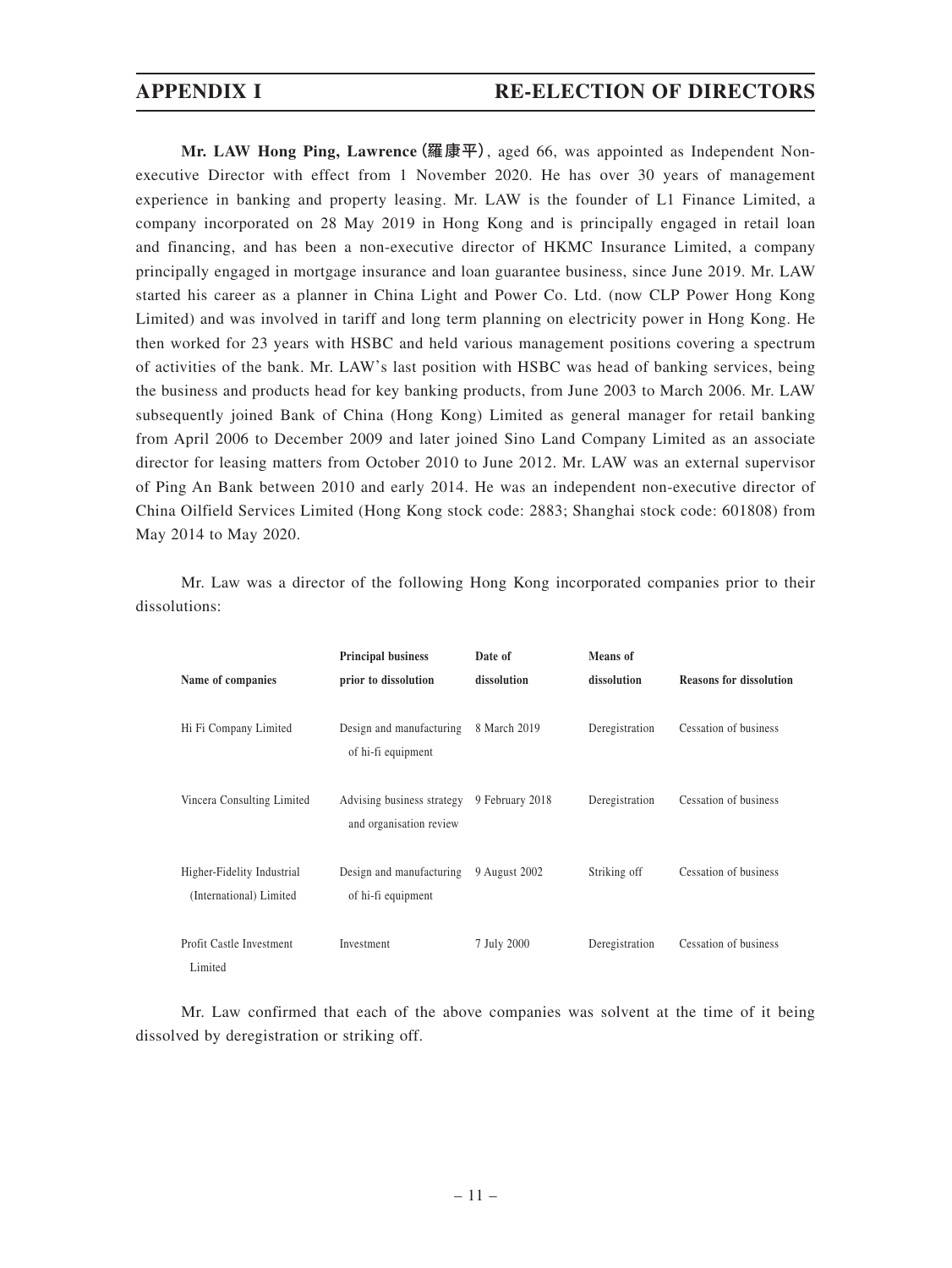Mr. LAW graduated from the Middlesex Polytechnic University, UK with a Bachelor's degree in Social Science, major in Economics, and obtained a Master's degree in Econometrics from Queen Mary College of the University of London, UK in 1980. He is also the honorary treasurer and financial adviser of the Hong Kong Girl Guides Association.

Mr. LAW is currently a member of the Nomination Committee, audit committee and remuneration committee of the Company.

Pursuant to the letter of appointment, the term of appointment of Mr. LAW is from 1 November 2020 to 31 October 2023 and thereafter may be extended for such period as the Company and Mr. LAW agree in writing. Mr. LAW is subject to retirement by rotation and reelection at annual general meetings in accordance with the Articles of Association and the Listing Rules. Mr. LAW's remuneration is fixed at HK\$414,106 per annum, which is commensurate with his duties and responsibilities as independent non-executive director and the prevailing market situation.

Save as disclosed above and as at the Latest Practicable Date, Mr. LAW has not held any directorships in any public listed companies in the past three years and is not connected with any Directors, senior management or substantial or controlling Shareholder of the Company for the purpose of the Listing Rules. Mr. LAW has not held any other major appointments and professional qualifications and does not hold any other position in the Group. Mr. LAW does not have any interest in the shares, underlying shares or debenture of the Company or any of its associated corporations within the meaning of Part XV of the SFO.

There is no other matters relating to re-election of Mr. LAW that need to be brought to the attention of the Shareholders and there is no other information that are required to be disclosed pursuant to Rules  $13.51(2)(h)$  to  $13.51(2)(v)$  of the Listing Rules.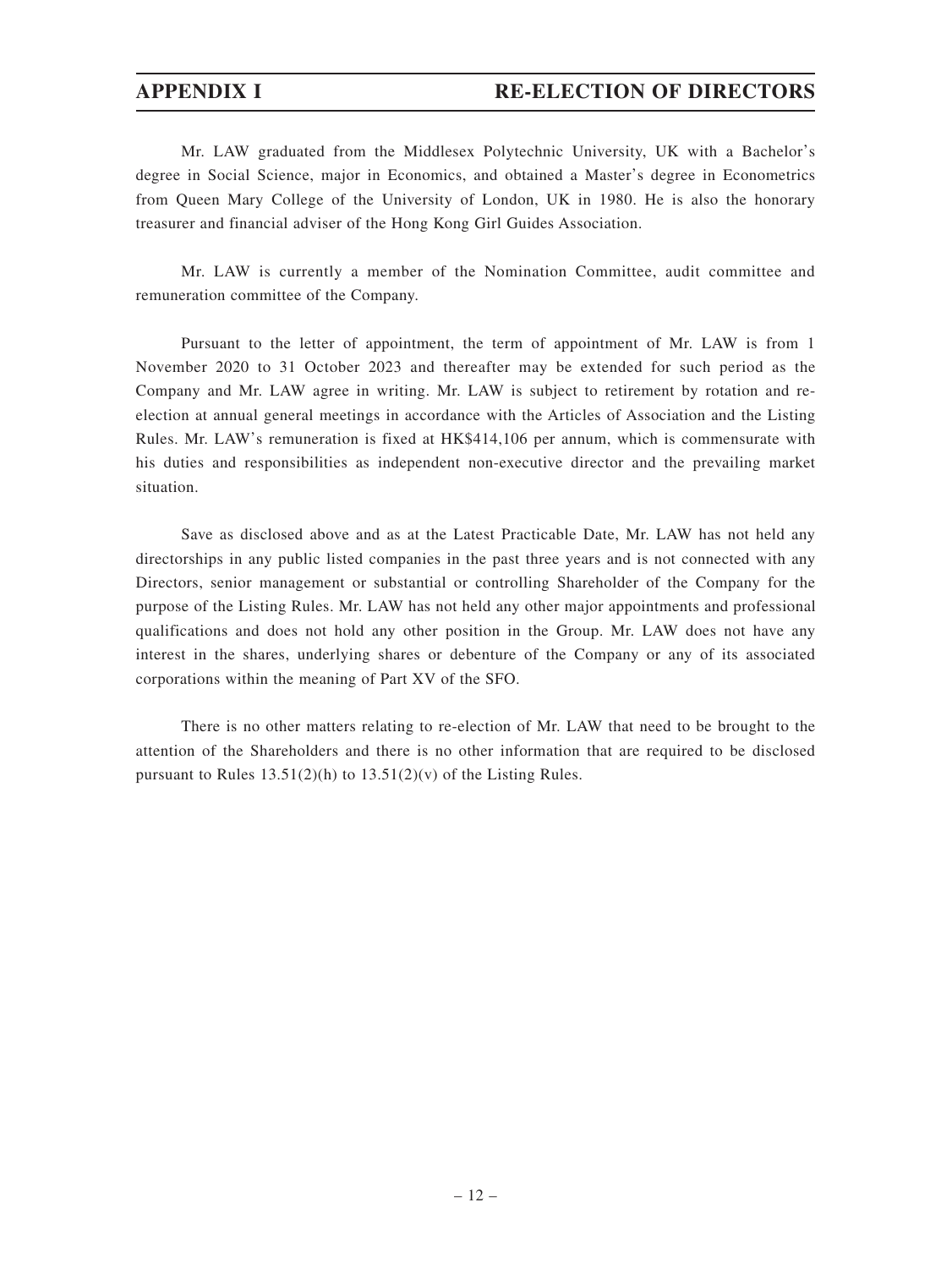**Mr. LI Chao Wang** (李朝旺), aged 62, is a founder of the Group. He was appointed as an Executive Director on 17 August 1999 and has become the Chairman of the Board since 28 April 2000. In his current capacity, he spearheads overall corporate development and strategic planning of the Company. Formerly, until January 2010, he also acted as the Chief Executive Officer of the Group. Mr. LI has over 30 years of experience in the household paper industry and executive business management. He was honoured with the "Ernst and Young Entrepreneur of the Year 2011 China". Mr. LI is currently the Vice President of the Household Paper Professional Committee of the China Paper Association, Consultant to China Paper Industry Chamber of Commerce, a member of Jiangmen Political Consultative Committee and Honorary President of Jiangmen Federation of Industry and Commerce. Mr. LI graduated from the Business Administration program of Guangdong Radio and Television University.

Mr. LI is currently the chairman of the Nomination Committee and executive committee of the Company.

Pursuant to his service agreement, the appointment of Mr. LI commenced from 1 April 2012 until terminated by either party by giving at least three months' notice in writing. Mr. LI is subject to retirement by rotation and re-election at annual general meetings in accordance with the Articles of Association and the Listing Rules. Mr. LI's existing remuneration is HK\$4,883,710 per annum, which is commensurate with his duties and responsibilities held and is approved by the Board with reference to the prevailing market situation. Mr. LI is entitled to a management bonus to be determined by the Board and remuneration committee of the Company. The Board has distributed HK\$4,275,815 bonus to Mr. LI for the financial year ended 31 December 2020.

As at the Latest Practicable Date, Mr. LI has not held directorship in other listed company during the past three years. He is a director and ultimate shareholder of Fu An International Company Limited, a substantial Shareholder, and the father of Ms. LI Jielin, Chief Executive Officer of the Company and an Executive Director. Save as disclosed above, Mr. LI does not have other relationships with any Directors, senior management, or other substantial or controlling Shareholder for the purpose of the Listing Rules. He does not hold any other position in the Group and has not held any other major appointments and professional qualifications.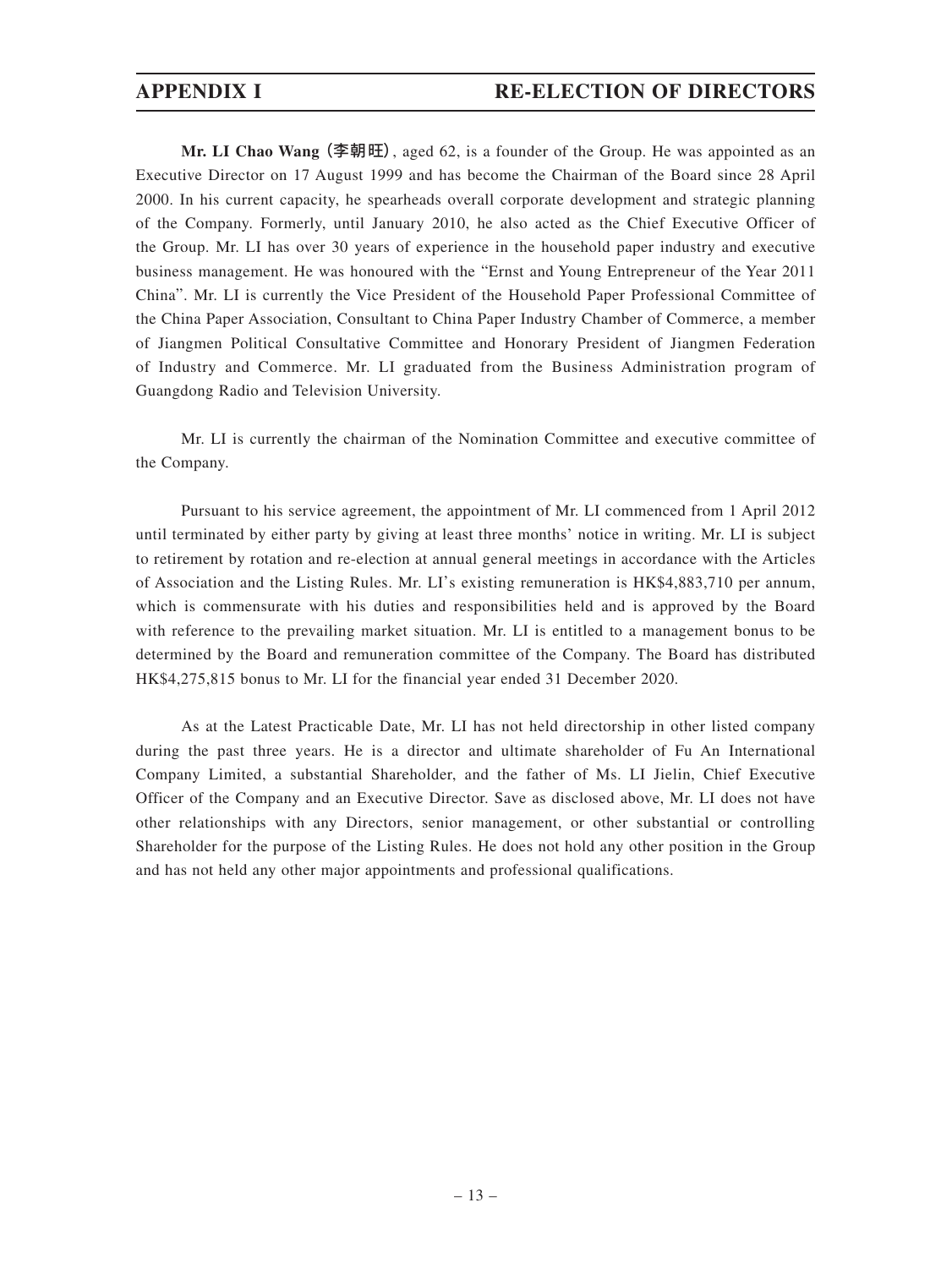As at the Latest Practicable Date, the interests of Mr. LI in the shares, underlying shares and debentures of the Company or any of its associated corporations (within the meaning of Part XV of the SFO) are set out below:

|                                       | <b>Number of Shares and underlying</b><br>shares held under equity derivatives |                                                                               |                       |                                                             |
|---------------------------------------|--------------------------------------------------------------------------------|-------------------------------------------------------------------------------|-----------------------|-------------------------------------------------------------|
|                                       | <b>Personal</b><br><i>interests</i><br>(held as<br>beneficial owner)           | Corporate<br><i>interests</i><br>(interests of<br>controlled<br>corporations) | <b>Total interest</b> | Approximate<br>percentage $(\% )$<br>of interests<br>(Note) |
| <b>Shares</b>                         | 300,000                                                                        | 272,341,581                                                                   | 272,641,581           | 22.72                                                       |
| Equity Derivatives -<br>Share options | 646,000                                                                        |                                                                               | 646,000               | 0.05                                                        |
|                                       |                                                                                |                                                                               | 273, 287, 581         | 22.77                                                       |

Note: Actual percentages may not equal to the stated figures due to rounding.

There is no other matters relating to re-election of Mr. LI that need to be brought to the attention of the Shareholders and there is no other information that are required to be disclosed pursuant to Rules  $13.51(2)(h)$  to  $13.51(2)(v)$  of the Listing Rules.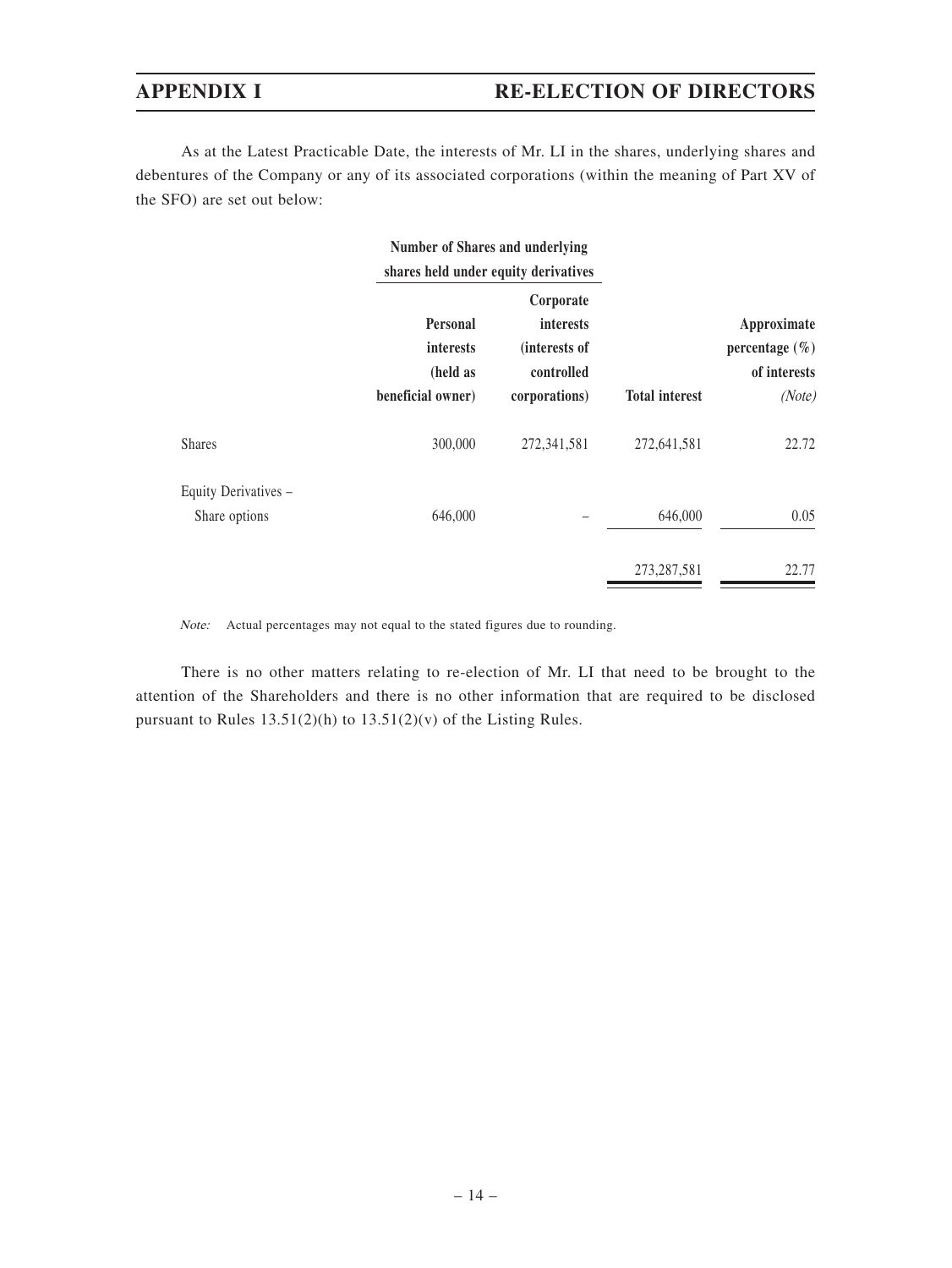**Ms. LI Jielin**(李潔琳), aged 35, was appointed as an Executive Director on 1 October 2015 and as Chief Executive Officer of the Company on 1 October 2020. She was the Deputy Chief Executive Officer of the Company between 1 October 2015 and 30 September 2020. Ms. LI had been the Chief Human Resources Officer from 10 July 2015 to 30 September 2020 and President, North Asia from 1 April 2016 to 30 September 2020. Ms. LI joined the Group in 2012 as the Managing Director of Vinda Household Paper (Australia) Limited and the Business Development Manager of the Company, and she has been responsible for overseas business development. She was the Group's Chief Strategy Officer from 1 November 2014 to 30 September 2015 and the Managing Director of Vinda Household Paper (Australia) Limited from 1 March 2012 to 30 September 2015. Prior to joining the Group, she worked in Orient Capital in Australia as a Client Relations Manager of Southeast Asia Division and subsequently as a Client Relations Manager of Asia Division. Ms. LI graduated from Macquarie University in 2008 with combined bachelor degrees in Accounting and Business Administration.

Ms. LI is currently a member of the risk management committee, executive committee and strategic development committee of the Company. Ms. LI is the daughter of Mr. LI Chao Wang, an Executive Director and the Chairman of the Company.

Ms. LI has entered into a service contract with the Group in respect of her appointment as an Executive Director and the Chief Executive Officer of the Company for an initial term of three years commencing on 1 October 2020. She will be subject to retirement by rotation and re-election at the annual general meeting of the Company in accordance with the Articles of Association and the Listing Rules. Ms. LI will be entitled to an annual remuneration of HK\$4,883,710 with discretionary bonus and other benefits with reference to her duties and responsibilities in the Group, the prevailing market situation and the performance of the Group and herself. The Board has distributed HK\$3,650,309 bonus to Ms. LI for the financial year ended 31 December 2020.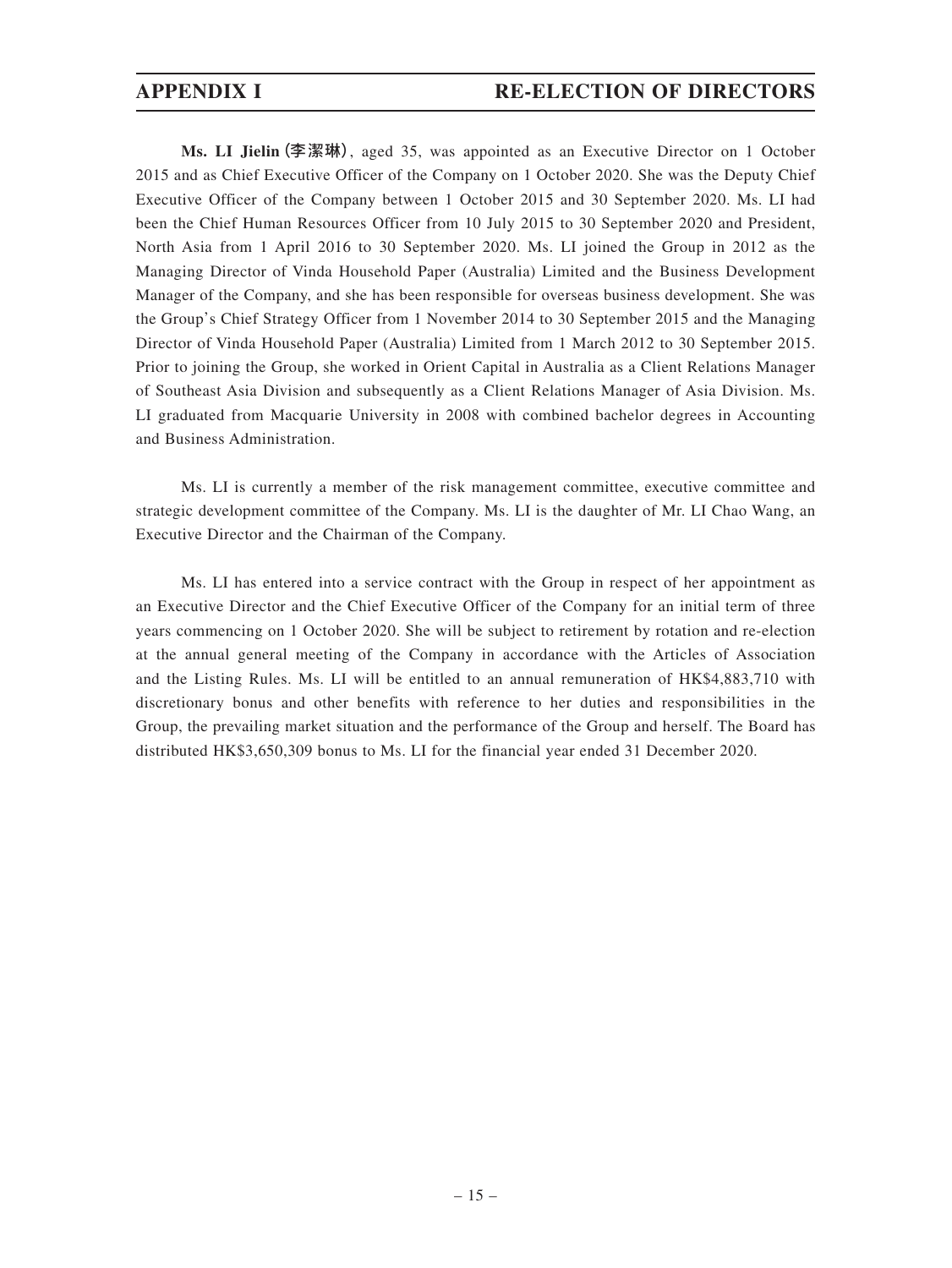As at the Latest Practicable Date, the interests of Ms. LI in the shares, underlying shares and debentures of the Company or any of its associated corporations (within the meaning of Part XV of the SFO) are set out below:

|                                 |                  | Number of Shares and underlying<br>shares held under equity derivatives |               |
|---------------------------------|------------------|-------------------------------------------------------------------------|---------------|
|                                 | Corporate        | <b>Personal</b>                                                         |               |
| Approximate                     | <i>interests</i> | interests                                                               |               |
| percentage $(\% )$              | (interests of    | (held as                                                                |               |
| of interests                    | controlled       | beneficial                                                              |               |
| <b>Total interest</b><br>(Note) | corporations)    | (owner                                                                  |               |
| 200,000<br>0.02                 |                  | 200,000                                                                 | <b>Shares</b> |

Note: Actual percentages may not equal to the stated figures due to rounding.

As at the Latest Practicable Date, Ms. LI has not held any directorships in any other publicly listed companies during the past three years. Save as disclosed above, she does not have any other relationships with any Directors, senior management, or other substantial or controlling Shareholder of the Company for the purpose of the Listing Rules and does not hold any other position in the Group and has not held any other major appointments and professional qualifications.

There is no other matters relating to re-election of Ms. LI that need to be brought to the attention of the Shareholders and there is no other information that are required to be disclosed pursuant to Rules 13.51(2)(h) to 13.51(2)(v) of the Listing Rules.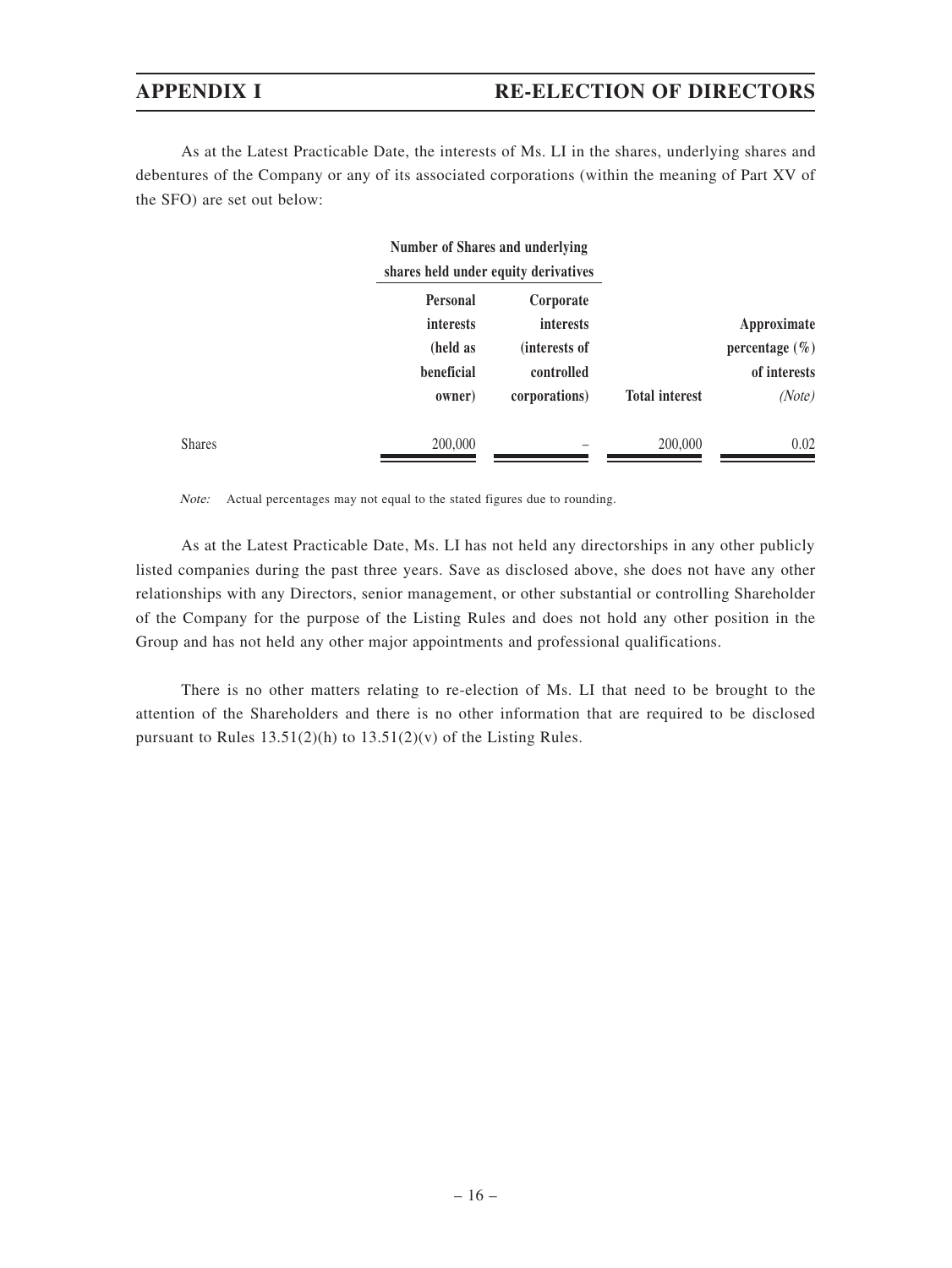**Mr. Jan Christer JOHANSSON**, aged 66, was appointed as a Non-Executive Director on 1 January 2014 and as the Vice Chairman of the Board on 1 January 2015. Mr. JOHANSSON was the President and Chief Executive Officer of SCA from 2007 to February 2015. Prior to joining SCA, from 2001 to 2007, Mr. JOHANSSON was the President and Chief Executive Officer of Boliden AB, a metals company with core competence in the fields of exploration, mining, smelting and metals recycling. In 2001, Mr. JOHANSSON served as the President of Network Operations in Telia AB. From 1994 to 2000, Mr. JOHANSSON was the Executive Vice President of Vattenfall and, before that from 1990, the Business Area President of Svenska Shell. Mr. JOHANSSON has taken up professional roles like General Counsel in Shell International Petroleum, Svenska Shell and Lycksele and Sunne district courts from 1983 to 1990. Mr. JOHANSSON is the Chairman of Serneke Group AB (publ) and Organoclick AB (publ) and director of Optigroup AB and Kahrs AB. Mr. JOHANSSON has a master's degree in LAWs from Stockholm University, Sweden.

Mr. JOHANSSON is currently a member of the Nomination Committee and remuneration committee of the Company, and the chairman of the risk management committee and strategic development committee of the Company.

Pursuant to the appointment letter, the term of appointment of Mr. JOHANSSON is from 8 April 2019 to 7 April 2022 and thereafter may be extended for such period as the Company and Mr. JOHANSSON agree in writing. Mr. JOHANSSON is subject to retirement by rotation and re-election at annual general meetings in accordance with the Articles of Association and the Listing Rules. Mr. JOHANSSON's existing remuneration is HK\$3,029,230 per annum, which is commensurate with his duties and responsibilities as Non-Executive Director and the prevailing market situation. Mr. JOHANSSON will not be entitled to any bonus payment.

As at the Latest Practicable Date, Mr. JOHANSSON does not have any interest in the shares, underlying shares and debentures of the Company within the meaning of Part XV of the SFO. Mr. JOHANSSON holds 1,000 class B shares of Essity Aktiebolag (publ), a controlling Shareholder, representing 0.0001% of the capital of Essity Aktiebolag (publ) as at the Latest Practicable Date.

As at the Latest Practicable Date, save as disclosed above, Mr. JOHANSSON has not held any directorships in any public listed companies in the past three years and is not connected with any Directors, senior management or substantial or controlling Shareholder of the Company for the purpose of the Listing Rules. He does not hold any other positions in the Group and has not held any other major appointments and professional qualifications.

There is no other matters relating to re-election of Mr. JOHANSSON that need to be brought to the attention of the Shareholders and there is no other information that are required to be disclosed pursuant to Rules  $13.51(2)(h)$  to  $13.51(2)(v)$  of the Listing Rules.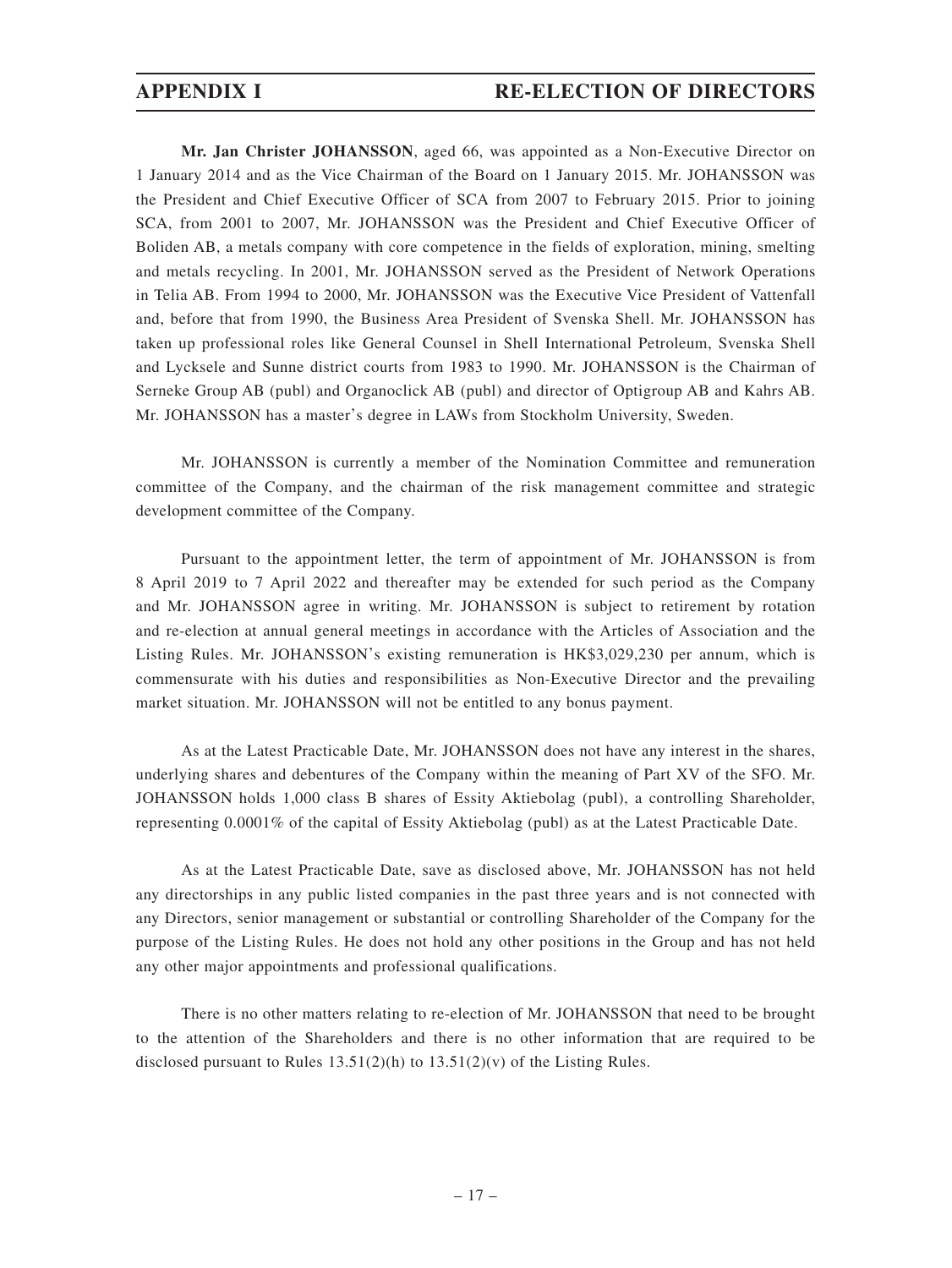**Ms. LEE Hsiao-yun Ann**(李曉芸), aged 65, was appointed as an Independent Non-Executive Director on 31 March 2018. Ms. LEE is currently the Partner of Triumph Capital International Pte. Ltd., a private company incorporated in Singapore, which is principally engaged in Family Office type of activities, including assets management, family wealth planning and succession. Ms. LEE was Managing Director and Head of Relationship Management for Greater China of Standard Chartered Bank (HK) from 2015 to 2016. Ms. LEE has extensive experience in private banking and wealth management. She joined Société Générale Group in 1997 as Head for Private Banking – Greater China of Société Générale Bank & Trust (HK). From 2007 to 2008, she was Head of Private Banking and from 2008 to 2013, she was CEO Private Banking of Société Générale (China) Limited. From 2013 to 2014, Ms. LEE was CEO Wealth Management and Board Executive Director of Société Générale (China) Limited. Before joining Société Générale Group, Ms. LEE worked for various banks. She was Director, Heading Taiwan Marketing of Credit Lyonnais, Private Banking (HK) from 1994 to 1997. Ms. LEE graduated from University of West Florida, USA with a bachelor degree in Science – Management and has obtained a Master of Business Administration degree from University of Hartford, USA.

Ms. LEE is currently a member of the Nomination Committee and remuneration committee of the Company.

Pursuant to the letter of appointment entered into between the Company and Ms. LEE, the appointment of Ms. LEE is for a term of 3 years commencing on 31 March 2021 unless and until terminated earlier according to the terms of the letter of appointment and thereafter may be extended for such period as the Company and Ms. LEE agree in writing. She is subject to retirement by rotation and re-election at least once every three years at the annual general meeting in accordance with the Articles of Association and the Listing Rules. Ms. LEE's remuneration is fixed at HK\$344,106 per annum, which is commensurate with her duties and responsibilities as independent non-executive director and the prevailing market situation.

As at the Latest Practicable Date and save as disclosed above, (i) Ms. LEE does not hold any position in the Group nor have any relationship with any Director, senior management, substantial Shareholder or controlling Shareholder of the Company for the purpose of the Listing Rules; (ii) Ms. LEE has not held any directorship in other public companies in the past three years or other major appointments and professional qualifications; and (iii) Ms. LEE does not have, and is not deemed to have, any interests in any shares, underlying shares or debentures of the Company or any of its associated corporations within the meaning of Part XV of the SFO.

There is no other matters relating to re-election of Ms. LEE that need to be brought to the attention of the Shareholders and there is no other information that are required to be disclosed pursuant to Rules  $13.51(2)(h)$  to  $13.51(2)(v)$  of the Listing Rules.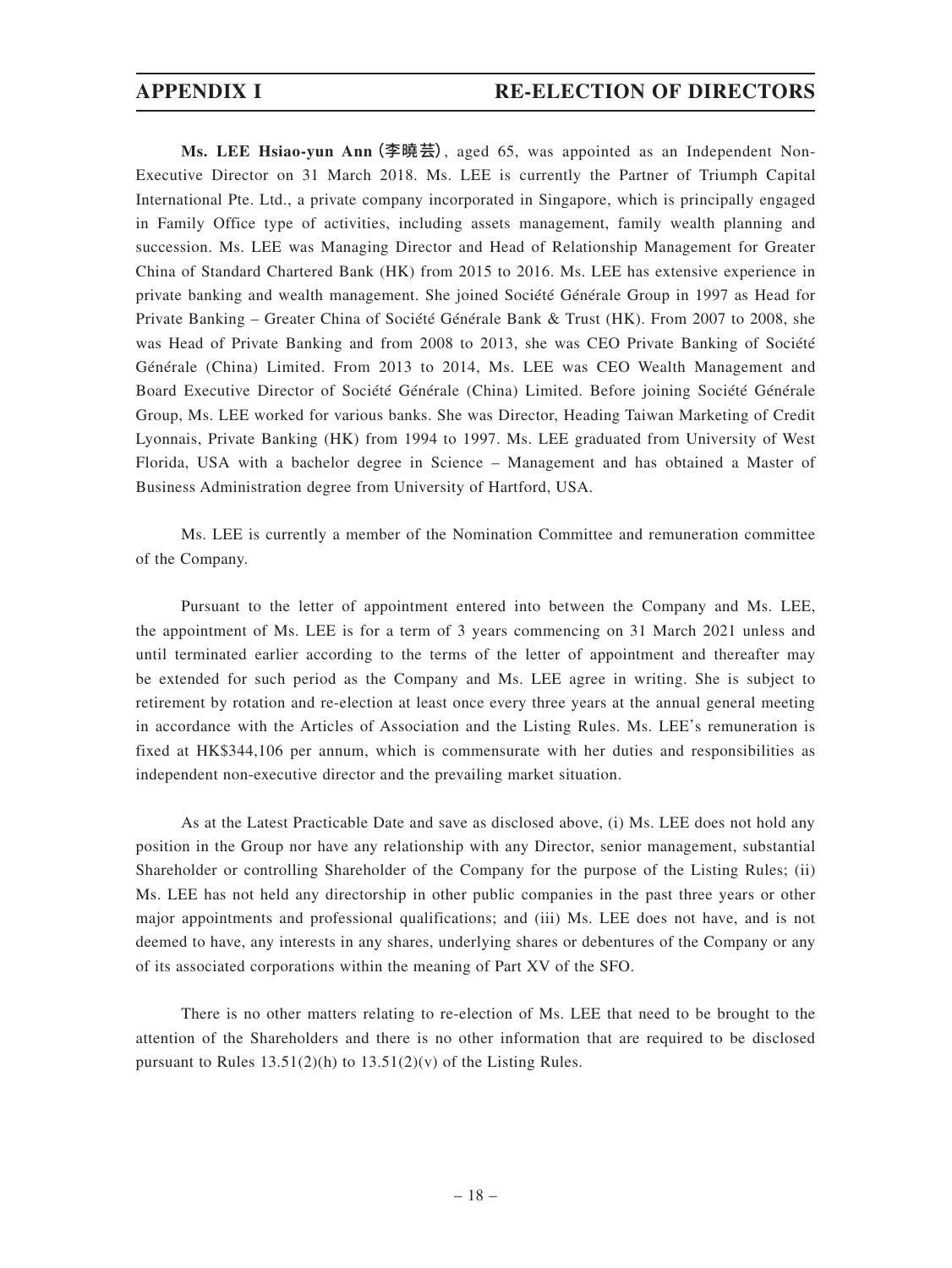This appendix serves as an explanatory statement, as required by the Listing Rules, to provide requisite information to Shareholders for their consideration of the proposed Repurchase Mandate.

### **REASONS FOR REPURCHASE MANDATE**

Whilst the Directors do not presently intend to repurchase any Shares, they believe that the flexibility afforded by the mandate granted to them if the ordinary resolution no. 6 set out in the notice of AGM is passed would be beneficial to the Company and the Shareholders. Trading conditions on the Stock Exchange have sometimes been volatile in recent years and if there are occasions in the future when Shares are being traded at a discount to their underlying value, the ability of the Company to repurchase Shares can be beneficial to those Shareholders who retain their investment in the Company since this may, depending on the circumstances, result in increases to the fully diluted net assets and/or earnings per Share and will only be made when the Directors believe that such a repurchase will benefit the Company and the Shareholders.

### **SHARE CAPITAL**

As at the Latest Practicable Date, the total issued share capital of the Company is 1,200,029,373 fully paid-up ordinary Shares of HK\$0.10 each.

The exercise of the Repurchase Mandate up to 10% limit would enable the Company to repurchase 120,002,937 Shares.

### **SOURCE OF FUNDS FOR REPURCHASES**

In repurchasing Shares, the Company may only apply funds entirely from the Company's available cash flow or working capital facilities, which will be funded legally available for such purpose in accordance with its Memorandum and Articles of Association and the applicable laws of the Cayman Islands. Such funds include but are not limited to the Company's profits available for distribution.

Whilst the Repurchase Mandate, if exercised in full, may have a material adverse impact on the working capital or gearing position of the Company, the Directors expect to exercise such mandate if and to such extent only as they are satisfied that the exercise thereof will not have such a material adverse impact.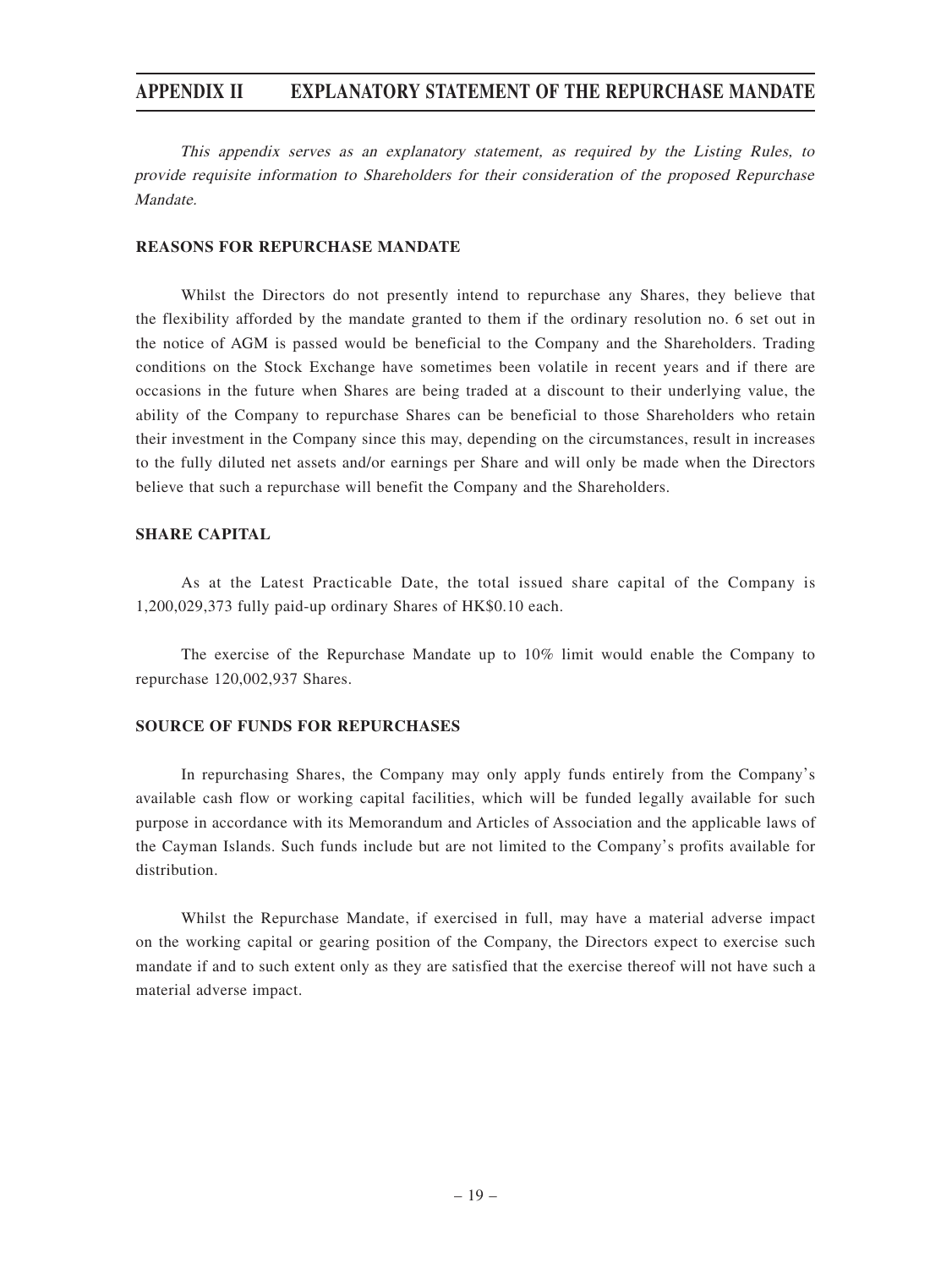### **UNDERTAKING**

The Directors have undertaken to the Stock Exchange to exercise the power of the Company to make repurchases pursuant to Repurchase Mandate in accordance with the Listing Rules and the laws of the Cayman Islands and in accordance with the regulations set out in the Memorandum and Articles of Association.

None of the Directors nor, to the best of their knowledge having made all reasonable enquiries, any of their close associates, presently intend to sell any Shares to the Company upon an exercise of the Repurchase Mandate in the event that the latter is granted by the Shareholders.

The Company has not been notified by any core connected persons of the Company that they have a present intention to sell any Shares to the Company, or that they have undertaken not to sell any Shares held by them to the Company, in the event that Repurchase Mandate is granted by the Shareholders.

### **TAKEOVERS CODE**

If as a result of share repurchase by the Company a Shareholder's proportionate interest in voting rights of the Company increases, such increase will be treated as an acquisition for the purpose of the Takeovers Code. Accordingly, a Shareholder, or group of Shareholders acting in concert, could obtain or consolidate control of the Company and become obliged to make a mandatory general offer in accordance with Rule 26 of the Takeovers Code.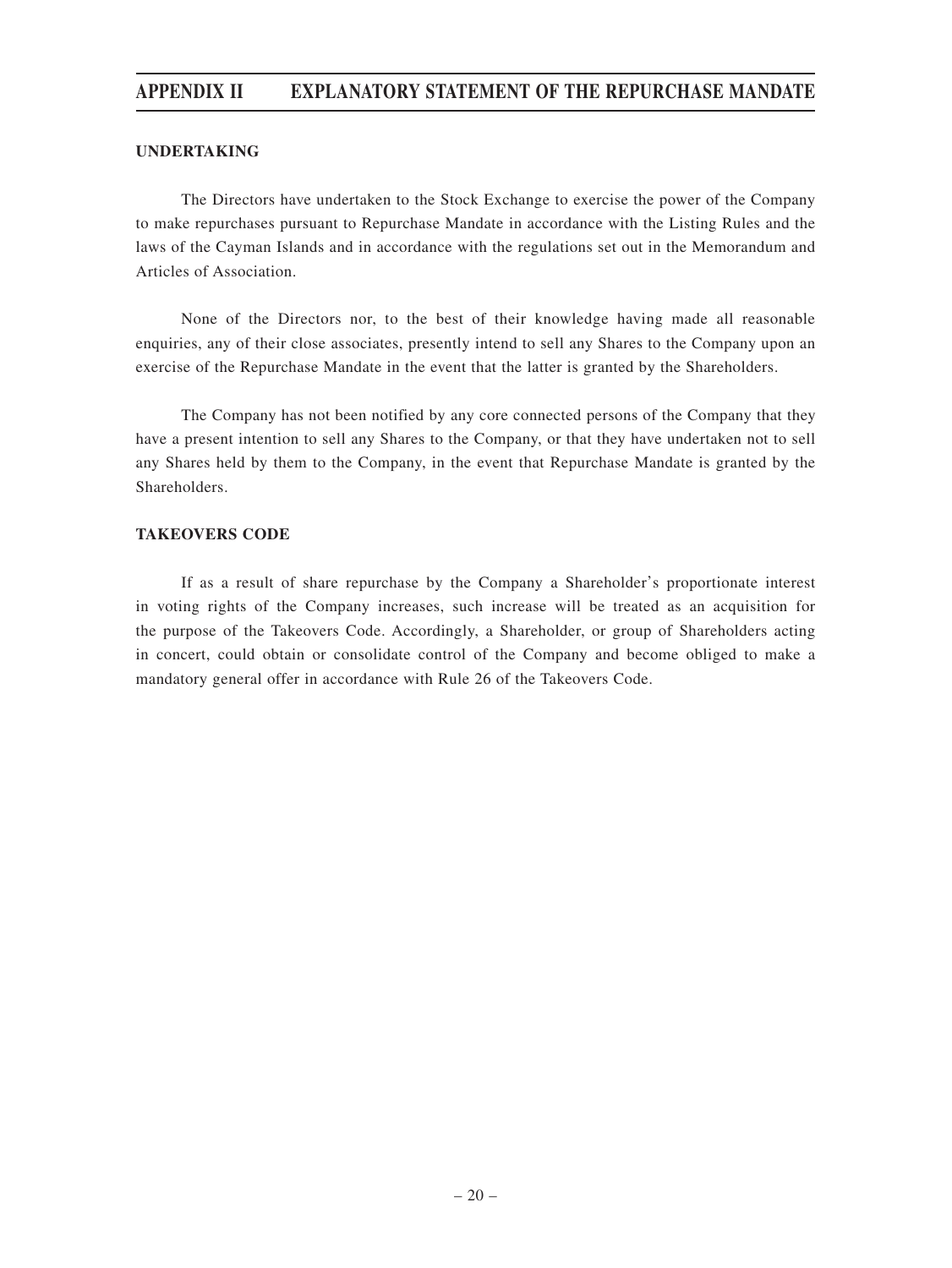As at the Latest Practicable Date and to the best of knowledge and belief of the Company, the following Shareholders were directly or indirectly interested in 10% or more of the number of issued ordinary Shares that carry a right to vote in all circumstances at general meetings of the Company:

|                                        |               |                            |                            |              |              | Approximate              |
|----------------------------------------|---------------|----------------------------|----------------------------|--------------|--------------|--------------------------|
|                                        |               |                            |                            |              | Approximate  | percentage               |
|                                        |               |                            |                            |              | percentage   | $(\%)$ of                |
|                                        |               |                            |                            |              | $(\%)$ of    | issued share             |
|                                        |               | Personal                   | Corporate                  |              | issued share | capital if the           |
|                                        |               | interests                  | <i>interests</i>           |              | capital as   | Repurchase               |
|                                        |               | (held as                   | (interests of              |              | at Latest    | <b>Mandate</b>           |
| Name of substantial                    |               | beneficial                 | controlled                 | <b>Total</b> | Practicable  | is fully                 |
| <b>Shareholder</b>                     |               | owner)                     | corporations)              | interests    | $Date^{(1)}$ | exercised <sup>(1)</sup> |
| <b>Essity Group Holding BV</b>         | <b>Shares</b> | 620,737,112 <sup>(2)</sup> | $\qquad \qquad -$          | 620,737,112  | 51.73        | 57.47                    |
| Essity Aktiebolag (publ)               | <b>Shares</b> |                            | 620,737,112 <sup>(2)</sup> | 620,737,112  | 51.73        | 57.47                    |
| Fu An International<br>Company Limited | <b>Shares</b> | $271,341,581^{(3)}$        | $\overline{\phantom{m}}$   | 271,341,581  | 22.61        | 25.12                    |
| Sentential Holdings Limited            | <b>Shares</b> |                            | $271,341,581^{(3)}$        | 271,341,581  | 22.61        | 25.12                    |
| LI Chao Wang                           | <b>Shares</b> | 300,000                    | $272,341,581^{(3)}$        | 272,641,581  | 22.72        | 25.24                    |

Notes:

- 1. Actual percentages may not equal to the stated figures due to rounding.
- 2. Essity Group Holding BV is wholly-owned by Essity Aktiebolag (publ), a company whose shares are quoted and traded on NASDAQ OMX Stockholm, and as American Depository Receipts (ADR level 1) in the United States through Deutsche Bank. Essity Aktiebolag (publ) is deemed to be interested in the 620,737,112 Shares held by Essity Group Holding BV for the purpose of Part XV of the SFO.
- 3. Fu An International Company Limited is held as to 74.21% by Sentential Holdings Limited, 15.79% by Join Pride International Limited and 10.00% by Daminos Management Limited. The entire issued share capital of Sentential Holdings Limited, Join Pride International Limited and Daminos Management Limited are held by each of LI Chao Wang, YU Yi Fang and DONG Yi Ping, respectively. Sentential Holdings Limited is deemed to be interested in the 271,341,581 Shares held by Fu An International Company Limited for the purpose of Part XV of the SFO. LI Chao Wang is deemed to be interested in the 271,341,581 Shares held by Fu An International Company Limited for the purpose of Part XV of the SFO. Li Song Foundation Company Limited directly holds 1,000,000 Shares and it is held as to 50.00% by LI Chao Wang. As such, LI Chao Wang is also deemed to be interested in 1,000,000 Shares held by Li Song Foundation Company Limited for the purpose of Part XV of the SFO.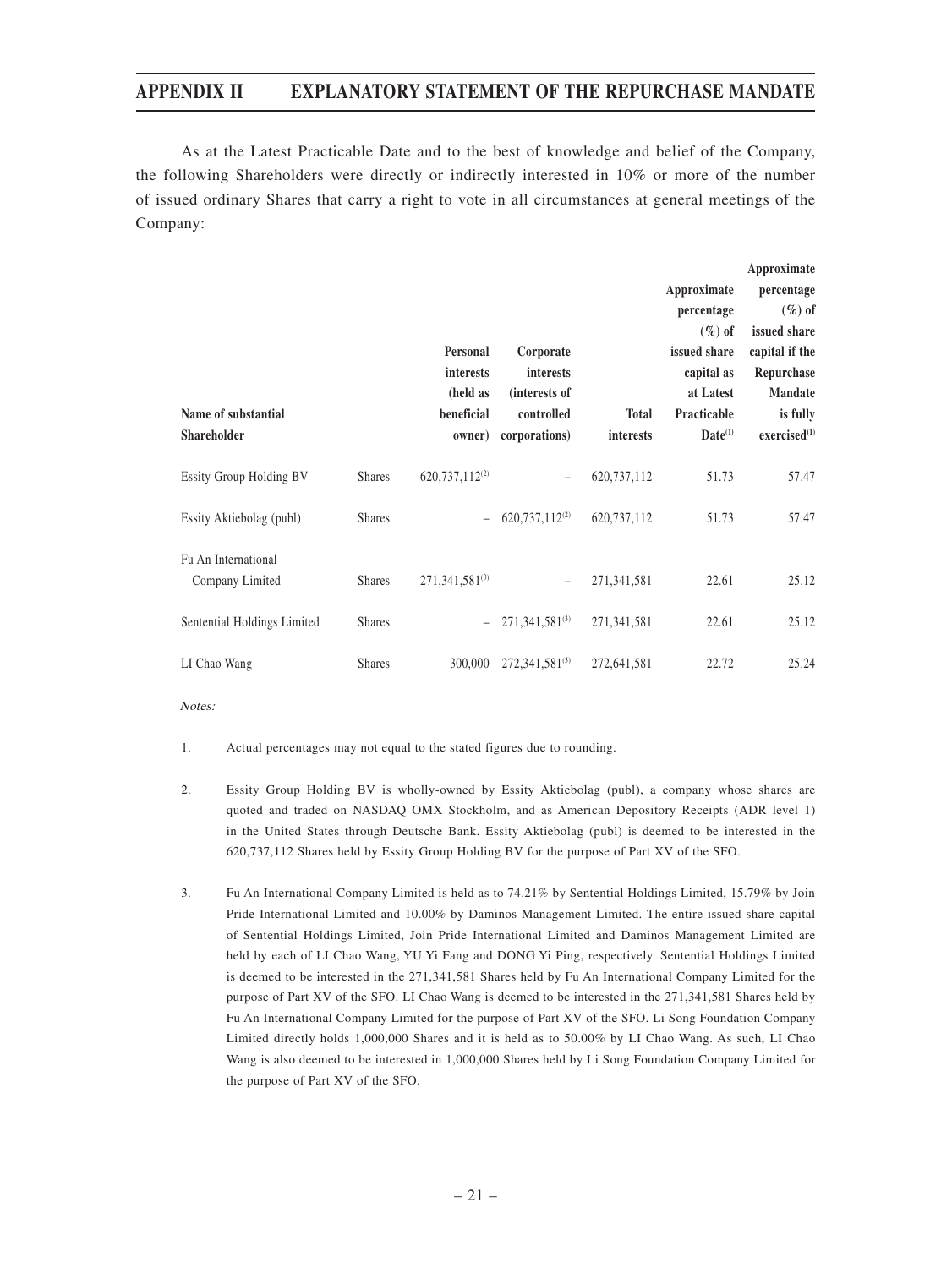In the event that the Directors exercised in full the power to repurchase Shares in accordance with the terms of the ordinary resolution no. 6 to be proposed at the AGM, the aforesaid interests of the abovementioned substantial Shareholders in the issued share capital of the Company would be proportionally increased as set out above. Such increase will not give rise to an obligation to make a mandatory general offer under the Takeovers Code.

The Directors have no intention to repurchase Shares which would result in the number of Shares in the hands of public falling below the prescribed minimum percentage of 25%.

### **MARKET PRICE**

The highest and lowest traded market prices for Shares recorded on the Stock Exchange during each of the twelve months preceding the Latest Practicable Date were as follows:

|                                           | <b>Highest</b> | Lowest |
|-------------------------------------------|----------------|--------|
|                                           | HK\$           | HK\$   |
| 2020                                      |                |        |
| March                                     | 21.90          | 15.70  |
| April                                     | 23.95          | 17.98  |
| May                                       | 25.25          | 21.30  |
| June                                      | 28.95          | 23.15  |
| July                                      | 32.40          | 28.45  |
| August                                    | 31.15          | 26.20  |
| September                                 | 26.80          | 23.60  |
| October                                   | 27.85          | 20.30  |
| November                                  | 23.10          | 20.15  |
| December                                  | 22.35          | 20.05  |
| 2021                                      |                |        |
| January                                   | 27.75          | 20.80  |
| February                                  | 27.05          | 22.90  |
| March (up to the Latest Practicable Date) | 26.85          | 22.15  |

### **SHARES REPURCHASES MADE BY THE COMPANY**

No repurchases of Shares (whether on the Stock Exchange or otherwise) have been made by the Company in the six months preceding the Latest Practicable Date.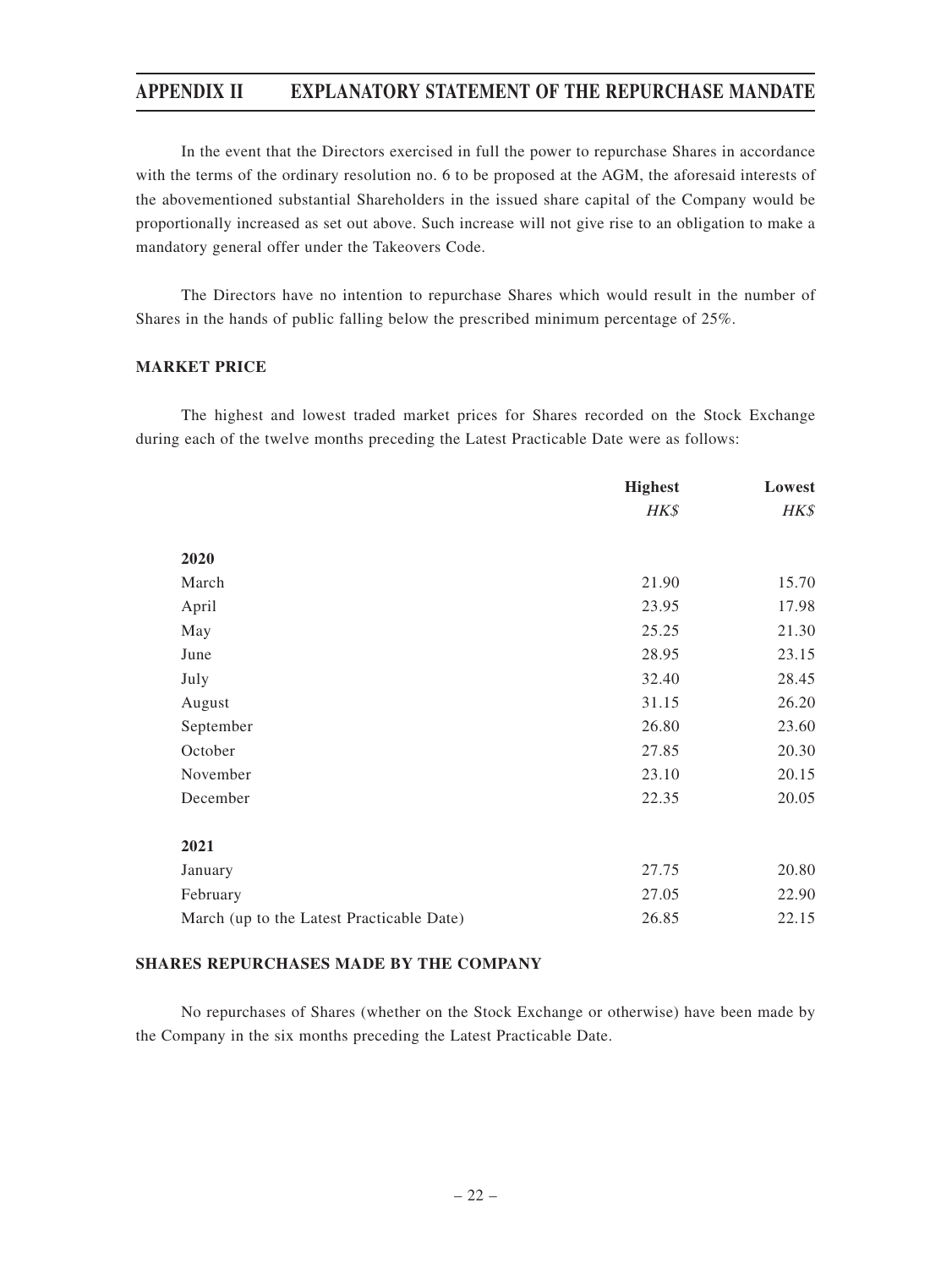

# **Vinda International Holdings Limited** 維達國際控股有限公司

*(Incorporated in the Cayman Islands with limited liability)* **(Stock Code: 3331)**

**NOTICE IS HEREBY GIVEN THAT** the Annual General Meeting (the "**AGM**") of Vinda International Holdings Limited (the "**Company**") will be held at Magnolia Room and Camomile Room, Lower level II, Kowloon Shangri-La, Hong Kong, 64 Mody Road, Tsim Sha Tsui East, Kowloon, Hong Kong on Wednesday, 12 May 2021 at 2:00 p.m. for the following purposes:

- 1. To receive and consider the audited financial statements and the reports of the directors (the "**Directors**") and auditors of the Company for the year ended 31 December 2020;
- 2. To declare a final dividend for the year ended 31 December 2020;
- 3. (a) To re-elect Mr. LI Chao Wang as an Executive Director;
	- (b) To re-elect Ms. LI Jielin as an Executive Director;
	- (c) To re-elect Mr. Jan Christer JOHANSSON as a Non-Executive Director;
	- (d) To re-elect Ms. LEE Hsiao-yun Ann as an Independent Non-Executive Director;
	- (e) To re-elect Mr. Johann Christoph MICHALSKI as a Non-Executive Director;
	- (f) To re-elect Mr. LAW Hong Ping, Lawrence as an Independent Non-Executive Director; and
	- (g) To authorise the board of Directors to fix the remuneration of the Directors;
- 4. To re-appoint PricewaterhouseCoopers as auditors of the Company and to authorise the board of Directors to fix their remuneration;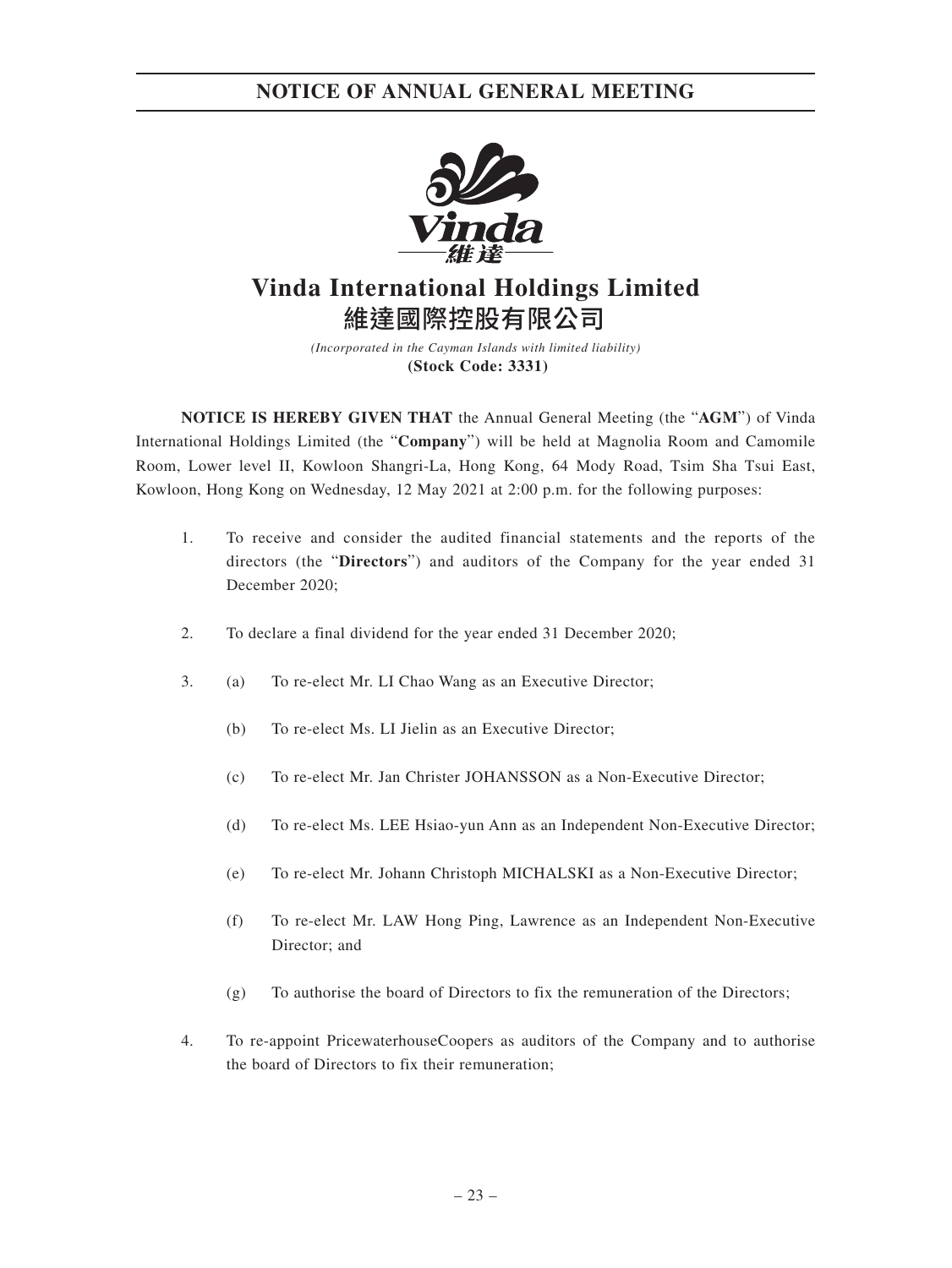5. As special business, to consider and, if thought fit, pass with or without amendments, the following resolution as an Ordinary Resolution:

### "**THAT**

- (a) subject to paragraph (c) below, pursuant to the Rules Governing the Listing of Securities on The Stock Exchange of Hong Kong Limited as amended from time to time, the exercise by the Directors during the Relevant Period (as hereinafter defined) of all the powers of the Company to allot, issue and deal with additional shares in the capital of the Company and to make or grant offers, agreements and options which would or might require the exercise of such power be and is hereby generally and unconditionally approved;
- (b) the approval in paragraph (a) shall authorise the Directors during the Relevant Period to make or grant offers, agreements and options which would or might require the exercise of such power after the end of the Relevant Period;
- (c) the aggregate number of shares allotted or agreed conditionally or unconditionally to be allotted (whether pursuant to an option or otherwise) by the Directors pursuant to the approval in paragraph (a) above, otherwise than pursuant to (i) a Rights Issue (as hereinafter defined) or (ii) an issue of shares upon the exercise of the subscription rights under any option scheme or similar arrangement for the time being adopted for the grant or issue to officers and/ or employees of the Company and/or any of its subsidiaries of shares or rights to acquire shares of the Company or (iii) the exercise of rights of subscription or conversion under the terms of any warrants issued by the Company or any securities which are convertible into shares of the Company or (iv) any script dividend or similar arrangement providing for the allotment of shares in lieu of the whole or part of a dividend on shares of the Company pursuant to the Articles of Association of the Company from time to time, shall not exceed 20 per cent. of the aggregate total number of the issued shares of the Company as at the date of passing this Resolution and the said approval shall be limited accordingly; and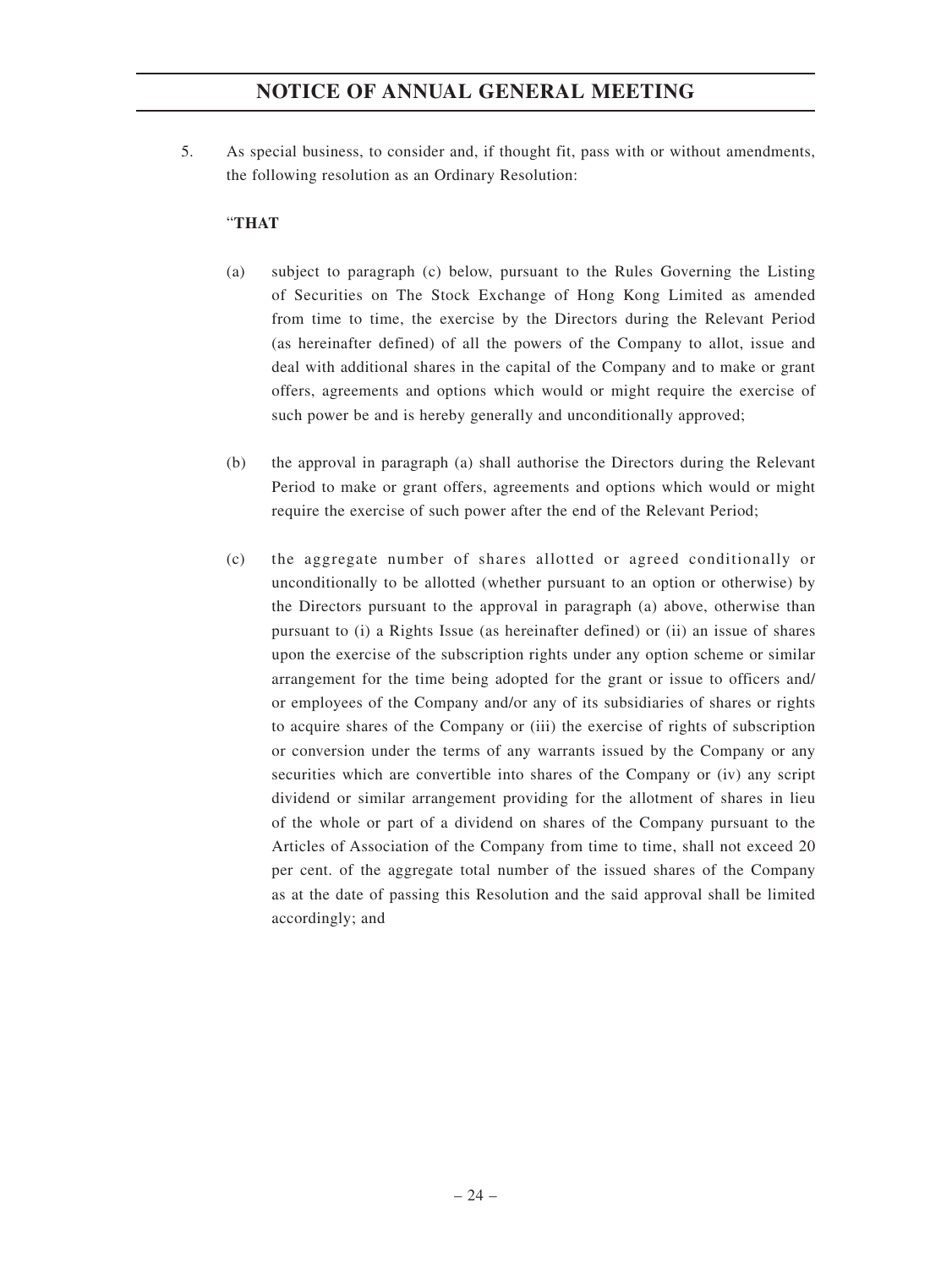(d) for the purpose of this Resolution:

"Relevant Period" means the period from the passing of this Resolution until whichever is the earliest of:

- (i) the conclusion of the next annual general meeting of the Company;
- (ii) the expiration of the period within which the next annual general meeting of the Company is required by the Articles of Association of the Company or by any applicable laws to be held; or
- (iii) the passing of an ordinary resolution by shareholders of the Company in general meeting revoking or varying the authority given to the Directors by this Resolution; and

"Rights Issue" means an offer of shares open for a period fixed by the Directors to holders of shares whose names appear on the register of members of the Company on a fixed record date in proportion to their then holdings of such shares (subject to such exclusion or other arrangements as the Directors may deem necessary or expedient in relation to fractional entitlements or having regard to any restrictions or obligations under the laws of, or the requirements of any recognised regulatory body or any stock exchange in, any territory applicable to the Company)."

6. As special business, to consider and, if thought fit, pass with or without amendments, the following resolution as an Ordinary Resolution:

### "**THAT**

(a) subject to paragraph (b) below, the exercise by the Directors during the Relevant Period (as hereinafter defined) of all powers of the Company to repurchase securities of the Company on The Stock Exchange of Hong Kong Limited or on any other stock exchange on which the securities of the Company may be listed and is recognised by the Securities and Futures Commission and The Stock Exchange of Hong Kong Limited for this purpose, subject to and in accordance with all applicable laws and/or the requirements of the Rules Governing the Listing of Securities on The Stock Exchange of Hong Kong Limited or of any other stock exchange as amended from time to time, be and is hereby generally and unconditionally approved;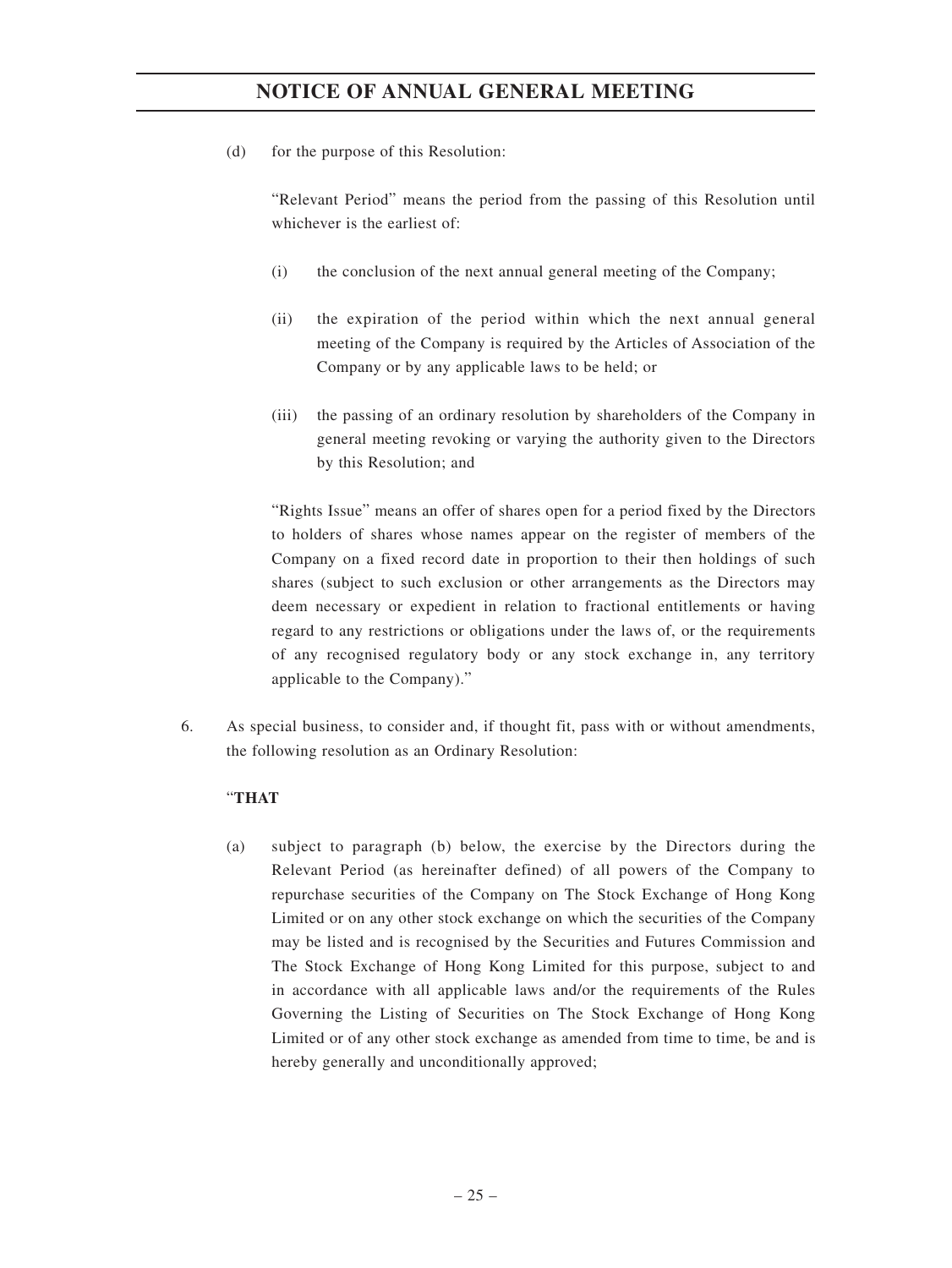- (b) the aggregate number of the shares repurchased by the Company pursuant to paragraph (a) above during the Relevant Period shall not exceed 10 per cent. of the aggregate total number of the issued shares of the Company as at the date of passing this Resolution and the authority pursuant to paragraph (a) above shall be limited accordingly; and
- (c) for the purpose of this Resolution, "Relevant Period" means the period from the passing of this Resolution until whichever is the earliest of:
	- (i) the conclusion of the next annual general meeting of the Company;
	- (ii) the expiration of the period within which the next annual general meeting of the Company is required by the Articles of Association of the Company or by any applicable laws to be held; or
	- (iii) the passing of an ordinary resolution by shareholders of the Company in general meeting revoking or varying the authority given to the Directors by this Resolution."
- 7. As special business, to consider and, if thought fit, pass with or without amendments the following resolution as an Ordinary Resolution:

"**THAT** power be given to the Directors to add the number of shares repurchased by the Company pursuant to the general mandate referred to in Resolution 6 set out in this notice to the 20 per cent. general mandate to issue new shares referred to in Resolution 5 set out in this notice."

8. To transact any other business.

By Order of the Board **TAN Yi Yi** Company Secretary

Hong Kong, 13 April 2021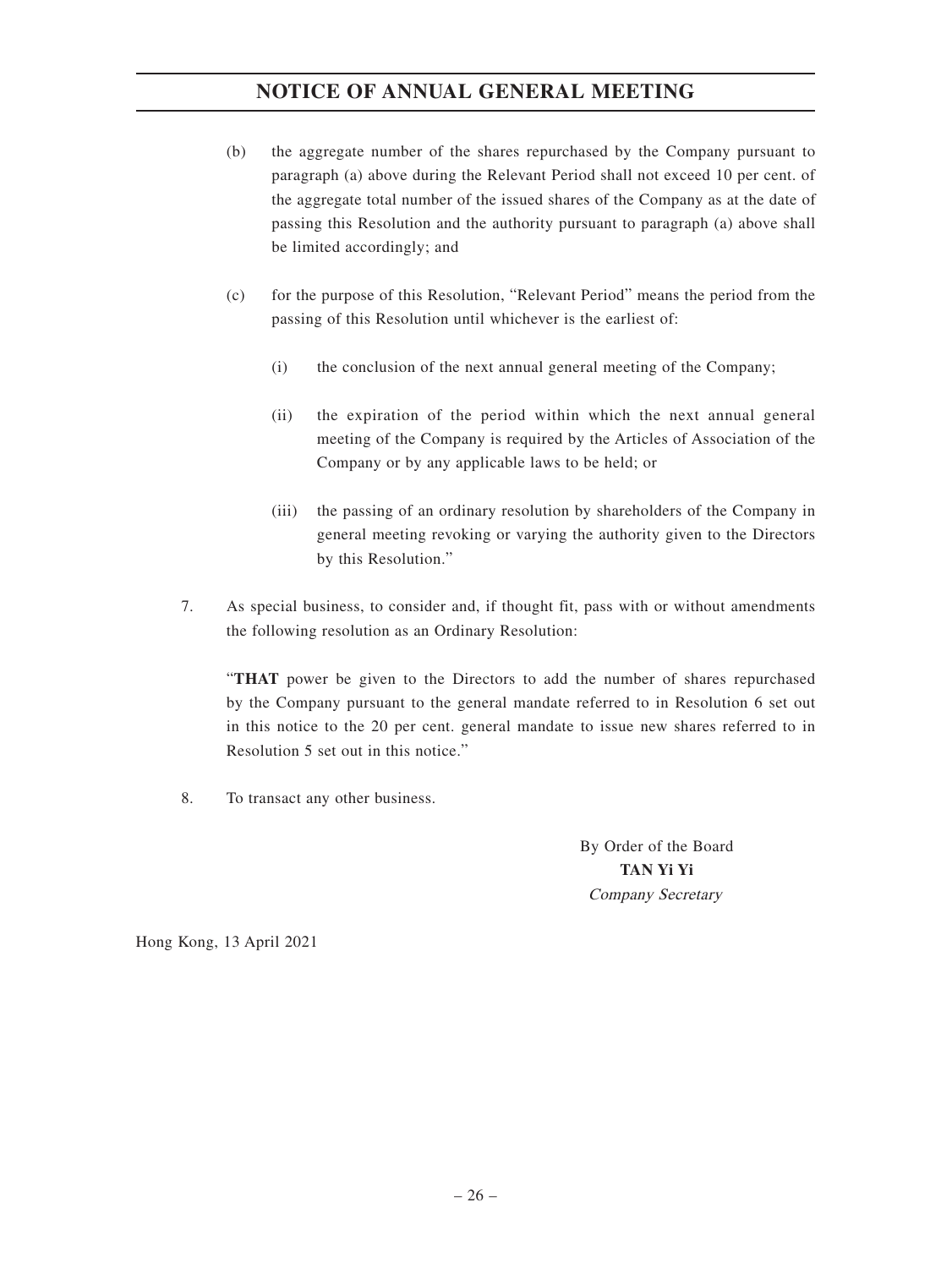Notes:

- 1. A member entitled to attend and vote at the AGM is entitled to appoint one or more proxies to attend and, on a poll, vote on his/her behalf. A proxy need not be a member of the Company.
- 2. To be valid, a form of proxy and the power of attorney or other authority (if any) under which it is signed or a notarially certified copy of such power of attorney or authority, must be deposited with the Hong Kong branch share registrar of the Company, Computershare Hong Kong Investor Services Limited, at 17M Floor, Hopewell Centre, 183 Queen's Road East, Wanchai, Hong Kong not less than 48 hours before the time appointed for holding the AGM or any adjourned meeting.
- 3. Completion and return of the form of proxy shall not preclude you from attending and voting in person at the AGM or any adjourned meeting should you so wish.
- 4. The register of members of the Company will be closed from 7 May 2021 to 12 May 2021, both dates inclusive, during which period no transfer of shares will be registered in order to ascertain shareholders' eligibility to attend and vote at the AGM, all transfers documents accompanied by the relevant share certificates must be lodged with the Company's Hong Kong branch share registrar, Computershare Hong Kong Investor Services Limited, at Shops 1712–1716, 17th Floor, Hopewell Centre, 183 Queen's Road East, Wanchai, Hong Kong for registration not later than 4:30 p.m. on 6 May 2021.
- 5. References to time and dates in this notice are to Hong Kong time and dates.
- 6. The translation into Chinese language of this notice is for reference only. In case of any inconsistency, the English version shall prevail.
- 7. In compliance with the HKSAR Government's directive on social distancing, personal and environmental hygiene, and the guidelines issued by the Centre for Health Protection of the Department of Health on the prevention of coronavirus disease 2019 ("COVID-19"), the Company will implement additional precautionary measures at the AGM including, without limitation:
	- compulsory body temperature screening;
	- mandatory use of surgical face masks;
	- mandatory health declaration any Shareholder subject to quarantine, has any flu-like symptoms or has travelled overseas within 21 days immediately before the AGM ("Recent Travel History"), or has close contact with any person under quarantine or with Recent Travel History will not be permitted to attend the AGM;
	- no distribution of corporate gifts of any kind including cake coupons and refreshments;
	- anyone attending the AGM is reminded to observe good personal hygiene at all times; and
	- appropriate distancing and spacing in line with the guidance from the HKSAR Government will be maintained and as such, the Company may limit the number of attendees at the AGM as may be necessary to avoid over-crowding.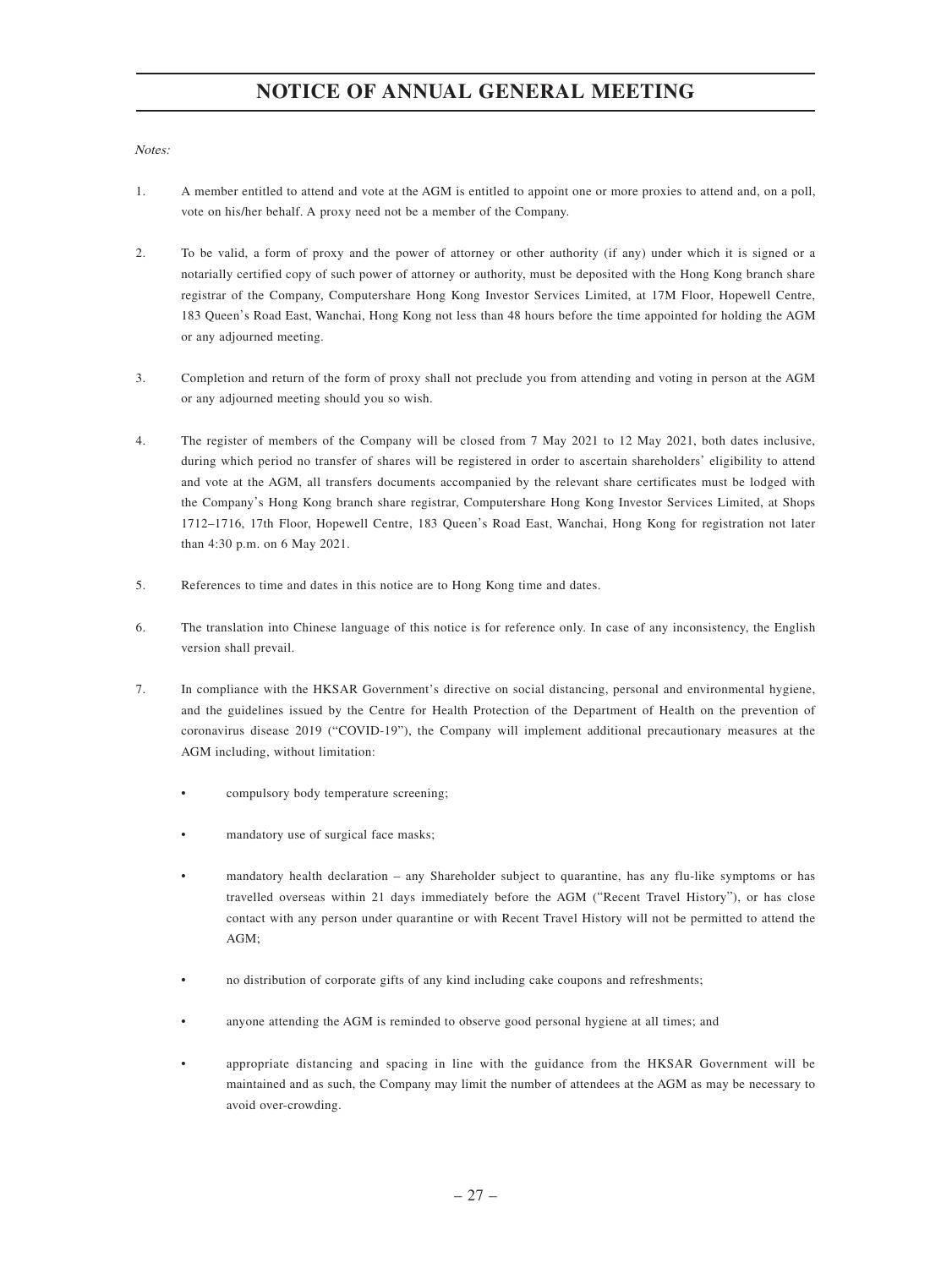- 8. In light of the continuing risks posed by the COVID-19 pandemic, Shareholders may consider appointing the chairman of the AGM or any Director or Company Secretary of the Company as their proxy to vote according to their indicated voting instructions as an alternative to attending the AGM in person.
- 9. Shareholders are advised to read the leaflet attached to the circular of the Company dated 13 April 2021 for further details and monitor the development of COVID-19. Subject to the development of COVID-19, the Company may implement further changes and precautionary measures and may issue further announcement on such measures as appropriate.
- 10. In view of the travelling restrictions imposed by various jurisdictions including Hong Kong to prevent the spread of the COVID-19, certain Director(s) of the Company may attend the AGM through video conference or similar electronic means.
- 11. In the event that a typhoon signal no. 8 or above is hoisted or a black rainstorm warning signal is in force on the day of the AGM, Shareholders are suggested to visit the Company's website at www.vinda.com or to contact the Company by telephone on (852) 2366 9853 for arrangements of the AGM.
- 12. As at the date of this notice, the Executive Directors are Mr. LI Chao Wang, Ms. YU Yi Fang, Ms. LI Jielin and Mr. DONG Yi Ping; the Non-Executive Directors are Mr. Jan Christer JOHANSSON, Mr. Carl Magnus GROTH, Mr. Carl Fredrik Stenson RYSTEDT and Mr. Johann Christoph MICHALSKI; the Independent Non-Executive Directors are Ms. LEE Hsiao-yun Ann, Mr. TSUI King Fai, Mr. WONG Kwai Huen, Albert and Mr. LAW Hong Ping, Lawrence; the Alternate Directors are Mr. Gert Mikael SCHMIDT (alternate to Mr. JOHANSSON and Mr. GROTH) and Mr. Dominique Michel Jean DESCHAMPS (alternate to Mr. RYSTEDT).